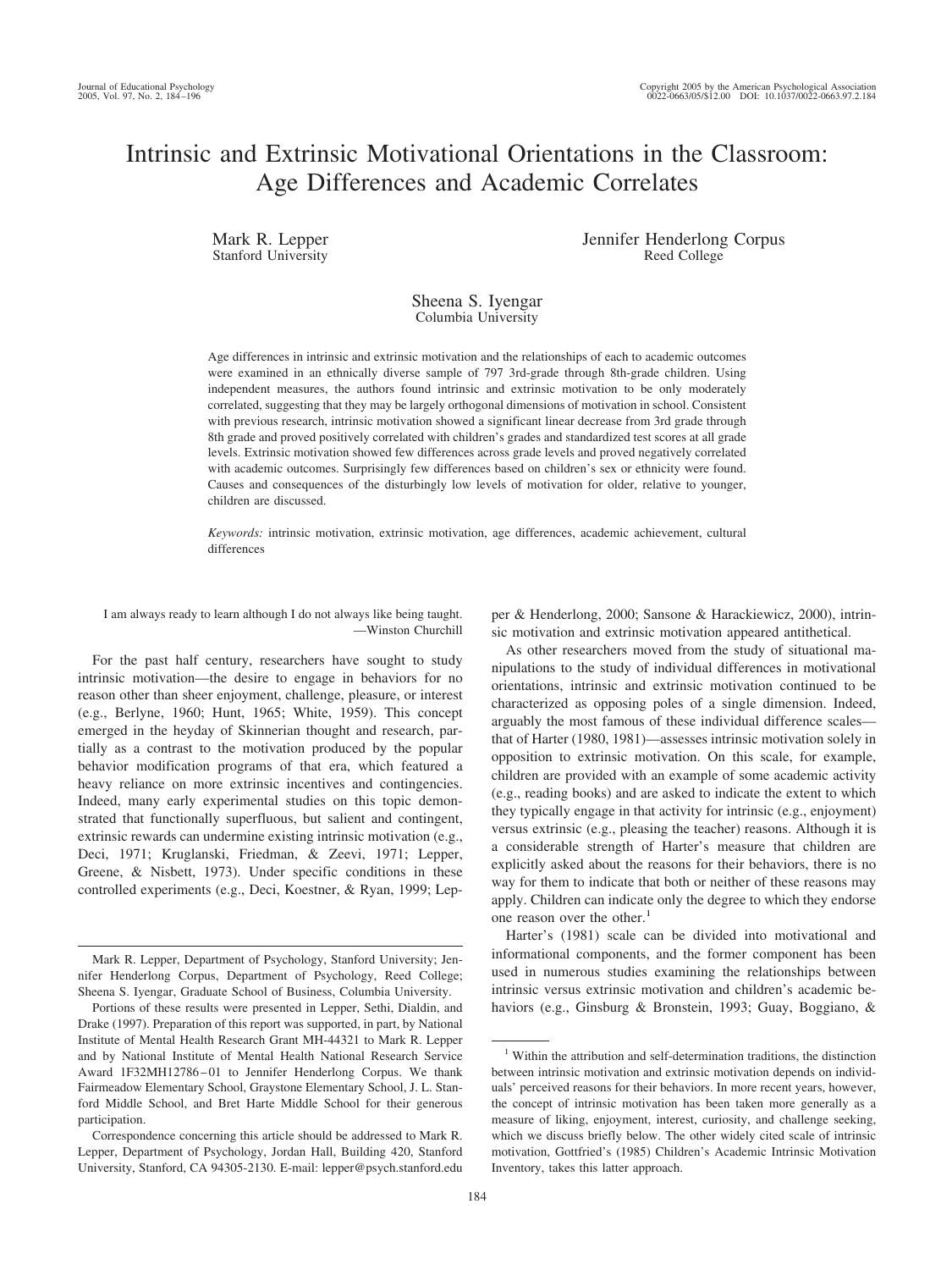Vallerand, 2001; Newman, 1990; Tzuriel, 1989; Wong, Wiest, & Cusick, 2002). This motivational component comprises three subscales. The first measures a preference for challenging schoolwork versus a preference for assignments that can be accomplished successfully with little effort. The second measures the extent to which behavior is motivated by curiosity or interest versus a desire to please the teacher or to obtain good grades. The third measures a preference for mastering academic material independently versus depending heavily on the teacher for guidance.

## Intrinsic Versus Extrinsic Motivation

Harter (1980, 1981) deliberately designed these three subscales to represent intrinsic versus extrinsic motivation as contrasting ends of a single dimension, but one might imagine that this opposition is not always necessary or appropriate in the average classroom. The first subscale arguably could represent two opposing poles of a single dimension: As the desire for challenging work increases, the desire for easy work likely decreases. It is certainly possible, however, that one's desire for either challenging or easy work might depend on the particular activity in question. The second subscale, representing motivation based on curiosity or interest versus motivation based on pleasing the teacher or receiving good grades, more clearly seems to represent two potentially orthogonal motivations. Many children may engage in an academic task both because it interests them and because it will please their teacher or help them to earn a good grade. Finally, the third subscale of independent mastery versus dependence on the teacher may also involve potentially orthogonal constructs, in that children may prefer to solve problems independently up to some point, beyond which they may need to turn to the teacher for guidance. Thus, children may be motivated by both independent problem solving and assistance from the teacher depending on the stage in the learning process and the particular problem in question. Across all three subscales, therefore, intrinsic and extrinsic motivation may not necessarily be polar opposites.

Of course, with Harter's (1981) scale, it is simply not possible for children to report themselves as simultaneously intrinsically and extrinsically motivated. A perfect negative correlation between these two constructs has been built into the scale. As Harter herself has noted, however, "one can also imagine situations in which intrinsic interest and extrinsic rewards might collaborate, as it were, to motivate learning" (Harter, 1981, p. 311). Indeed, Harter and Jackson (1992) found that a full 50% of their thirdgrade through sixth-grade participants endorsed a *both* option added to her original scale. This leads to an interesting question: Given an instrument that allowed an independent assessment of both intrinsic and extrinsic motivation, would a perfect (or even a strong) negative correlation necessarily result? A first aim of the present research, therefore, was to examine the relationship between intrinsic and extrinsic motivation using independent measures of these two constructs.

# Age Differences

Harter's (1981) scale has nonetheless proved an extremely important addition to the field, largely because of the striking developmental trends it has revealed. Specifically, Harter and others using her scale have consistently found a progressive and significant decline in intrinsic versus extrinsic motivation across the elementary and middle school years (e.g., Harter, 1981; Harter & Jackson, 1992; Newman, 1990; Tzuriel, 1989).

Of course, because of the construction of this scale, it is possible that the real phenomenon demonstrated in these studies involves a progressive increase in extrinsic motivation rather than a decrease in intrinsic motivation. Such an increase would hardly be surprising given the heavy use of extrinsic contingencies and incentives in many American classrooms and the increasing importance attached to grades and test scores by American schools as students get older (e.g., Eccles & Midgley, 1989; Kohn, 1993). The origin of these age trends, therefore, remains unclear: Does extrinsic motivation increase, or does intrinsic motivation decrease, as children progress through school? If intrinsic motivation is decreasing, this suggests that the solution may involve increasing the challenge, interest, and relevance of the curriculum. However, if extrinsic motivation is increasing, this suggests that the solution may involve minimizing the reward systems and extrinsic contingencies prevalent in American school systems. A second aim of the present research, therefore, was to examine age differences using independent measures of intrinsic and extrinsic motivation.

In spite of this ambiguity in Harter's (1981) original scale, other evidence suggests that there is indeed likely to be a developmental decrease in intrinsic motivation even when measured apart from extrinsic motivation. Previous studies have revealed progressive declines in children's commitment to their class work (Epstein & McPartland, 1976), their enjoyment of academic— but not nonacademic—activities (Sansone & Morgan, 1992), their pursuit of learning goals (e.g., Anderman & Midgley, 1997; Maehr & Anderman, 1993; Midgley, Anderman, & Hicks, 1995), their valuing of effort (e.g., Covington, 1984), their perceived competence (Eccles, Roeser, Wigfield, & Freedman-Doan, 1999; Nicholls, 1978; Stipek & MacIver, 1989), their ratings of the usefulness and importance of school (Wigfield et al., 1997), and their mastery behaviors in the face of challenging tasks (Rholes, Blackwell, Jordan, & Walters, 1980). Similarly, the most recent studies using Gottfried's (1985, 1990) more content-specific scales of academic intrinsic motivation likewise have revealed a developmental decrease in overall academic intrinsic motivation, with particularly marked decreases in the critical content areas of math and science (Gottfried, Fleming, & Gottfried, 2001).

By contrast, there is little evidence on which to base predictions about age differences in extrinsic motivation. On the one hand, given the increasing prevalence of rewards and other extrinsic contingencies in the middle school years (Eccles et al., 1993), one might expect extrinsic motivation to be higher for older children. On the other hand, the rewards and contingencies that teachers and parents provide may lose their power over time, as adolescents may increasingly value the peer group and decreasingly value authority figures. Clearly, it would be useful to examine age differences in extrinsic, as well as intrinsic, motivation.

## Links to Achievement

What are the consequences of a potential decrease in intrinsic motivation as children progress through school? Several studies have shown positive correlations between intrinsic motivation and academic achievement (e.g., Gottfried, 1985, 1990; Harter & Connell, 1984; Henderlong & Lepper, 1997; Lloyd & Barenblatt, 1984), suggesting that a decline in intrinsic motivation may signify a decline in achievement. It is certainly not surprising that children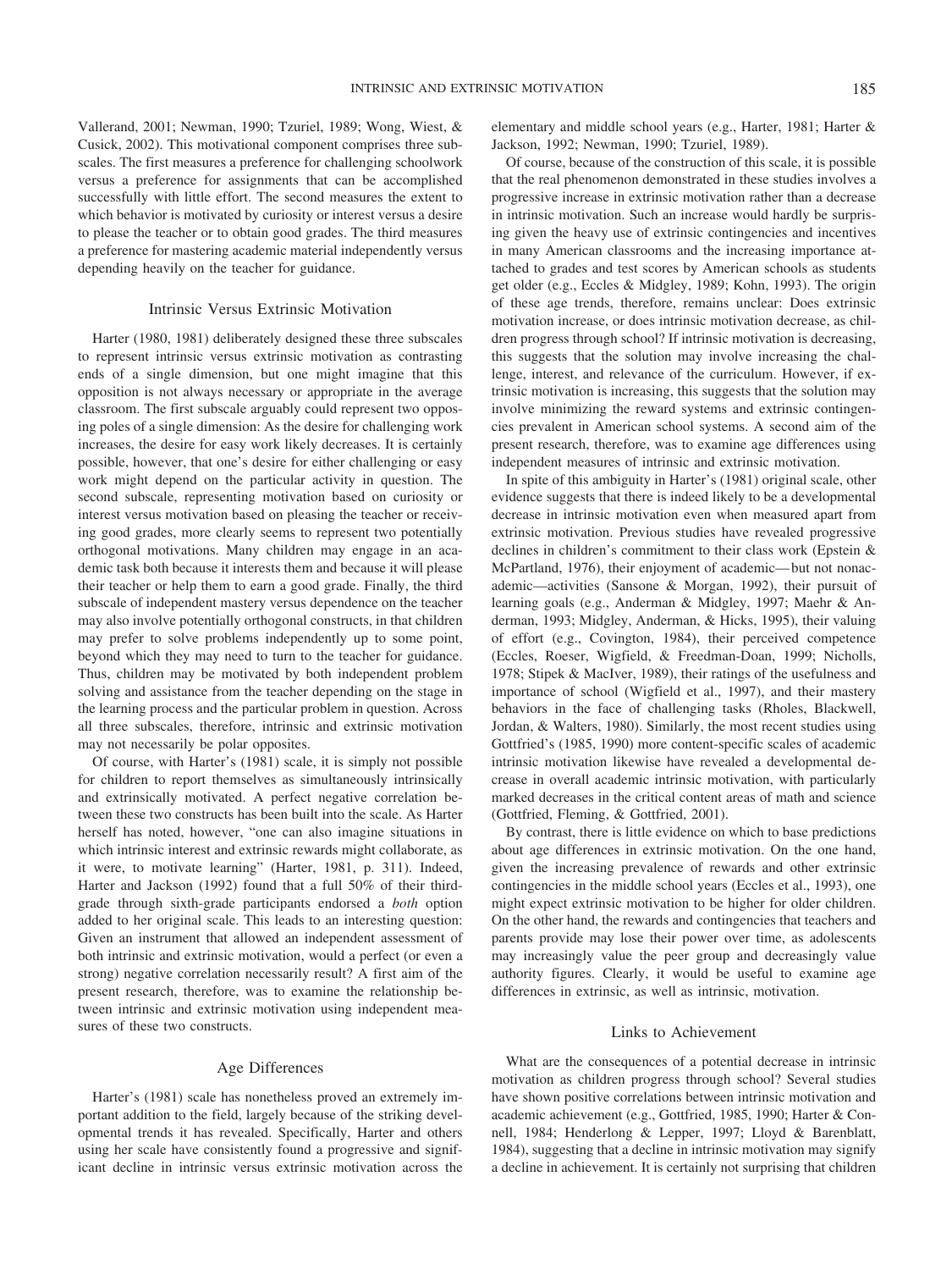might perform better in school to the extent that they seek challenges, are curious or interested in their schoolwork, and desire to master tasks. Hence, we expected a positive correlation between intrinsic motivation and academic outcomes.

How might extrinsic motivation relate to academic achievement? On the one hand, it may be that children who are particularly focused on the extrinsic consequences of their behaviors do particularly well on objective indicators of performance. Indeed, recent research conducted with college-student populations has revealed that performance goals—which arguably have a strong extrinsic component— can predict positive achievement outcomes (Barron & Harackiewicz, 2001; Elliot & McGregor, 2001; Harackiewicz, Barron, Pintrich, Elliot, & Thrash, 2002). On the other hand, such a performance orientation may be less adaptive for elementary and middle school populations (Midgley, Kaplan, & Middleton, 2001), as shown in research linking performance goals with decreased cognitive engagement (Meece, Blumenfeld, & Hoyle, 1988), a focus on ability rather than effort (Ames & Archer, 1988), self-handicapping (Midgley & Urdan, 2001), and avoidance of challenge (Dweck, 1999). A third aim of the present research, therefore, was to examine the relationship between indicators of both intrinsic and extrinsic motivation and student achievement.

## Ethnicity

A final aim of the present research was to examine these constructs and their relationships in a diverse population of students. Most intrinsic motivation research to date has involved largely middle-class participants of European descent. More recent research in the motivational literature, however, has begun to examine cultural differences, particularly between more independent Western cultures and more interdependent Eastern cultures (Elliot, Chirkov, Kim, & Sheldon, 2001; Iyengar & Lepper, 1999; Salili, Chiu, & Hong, 2001). For example, the classic Western finding that providing choices is beneficial to intrinsic motivation has proved more complicated than previously thought among Asian American populations. Thus, in studies with second-grade through fifth-grade children, Iyengar and Lepper (1999) found that intrinsic motivation was maximized for Asian American children when choices were made for them by their mother or by a group of their peers but was maximized for European American children when they personally made their own choices.

In particular, in cultures where the self has been hypothesized to be more interdependent and intertwined with significant others (see Fiske, Kitayama, Markus, & Nisbett, 1998; Markus & Kitayama, 1991), it may be less clear exactly what constitutes intrinsic and what constitutes extrinsic motivation. Is working to please one's mother extrinsic—as has been traditionally assumed in Western research— or intrinsic—as might be the case when mother constitutes a significant part of the self? We were therefore interested in examining the relationship between intrinsic and extrinsic motivation in both Asian American and European American groups. Specifically, we anticipated that intrinsic and extrinsic motivation would be less negatively correlated in Asian American than in European American children.

In summary, the present study was designed to address four primary questions: (a) What is the relationship between intrinsic and extrinsic motivation, (b) are there significant age differences in intrinsic and extrinsic motivation when these two constructs are measured independent of one another, (c) how are these two

motivational orientations related to academic outcomes, and (d) with respect to the previous three questions, are there significant differences between European American and Asian American children?

# Method

# *Participants*

Participants were 797 third-grade through eighth-grade students from two public school districts in the San Francisco Bay Area of California. The first district  $(n = 577)$  was in a large urban area, and the second district  $(n = 220)$  was in a suburban area known for its academic excellence. Overall, participants in this cross-sectional study were roughly equally divided across the grade levels from three to eight, and there were approximately equal numbers of girls  $(n = 401)$  and boys  $(n = 395)$ , with one child not reporting sex. In terms of ethnic identification, the total sample was primarily Asian American (42%) and Caucasian (34%), with a small percentage of African American (2%), Hispanic (5%), and children from other ethnic groups (10%). The Asian American group was largely Chinese American (76%) but also included students who identified themselves as Indian American, Korean American, Japanese American, Vietnamese American, and Filipino American, in order of decreasing frequency. A small group of children (7%) did not report their ethnic backgrounds.

## *Measures*

*Motivational orientation.* Harter's (1980, 1981) scale of intrinsic versus extrinsic orientation in the classroom provided the basis for our separate measures of students' reported intrinsic and extrinsic motivation. The original scale seeks to assess the extent to which students see themselves as either more intrinsically or more extrinsically motivated in school by asking them to report on their usual motivations for a variety of diagnostic classroom behaviors. Specifically, this scale asks students to indicate whether they see the reasons behind a number of their everyday classroom actions as more like one group of students described to them as extrinsically motivated or another group of students described to them as intrinsically motivated—as illustrated in the top panel of Figure  $1<sup>2</sup>$  In particular, Harter (1981) sought to assess three major dimensions in students' reported intrinsic versus extrinsic motivational orientations: preference for challenge (i.e., a desire for challenging vs. easy tasks), curiosity (i.e., a focus on personal curiosity/interest vs. a focus on pleasing the teacher and/or getting a good grade), and independent mastery (i.e., a desire for independent mastery vs. a dependence on the teacher for guidance and direction). As noted above, this scale has been widely used to assess student motivation across the elementary and middle school years.

In the present study, Harter's (1980, 1981) original scale of intrinsic versus extrinsic motivational orientation was modified to allow for an independent assessment of both intrinsic and extrinsic motivation by eliminating the assumption that these two constructs are necessarily polar opposites. Rather than forcing students to choose between one intrinsic and one extrinsic reason for performing each given behavior, this modified scale asked students to rate the degree to which both intrinsic and extrinsic reasons independently accounted for their academic behaviors in the classroom (see Lepper, Sethi, Dialdin, & Drake, 1997). For example, Harter's original item that asked children to choose whether they were more like kids who "work on problems to learn how to solve them" or kids who

<sup>2</sup> Harter (1981) adopted this format to address concerns that self-report measures often capture socially desirable responses rather than accurate responses. Embedding examples of extrinsically motivated students as well as intrinsically motivated students in the response format implies that both types of students exist and that either choice is legitimate. Our findings suggest that this strategy was effective.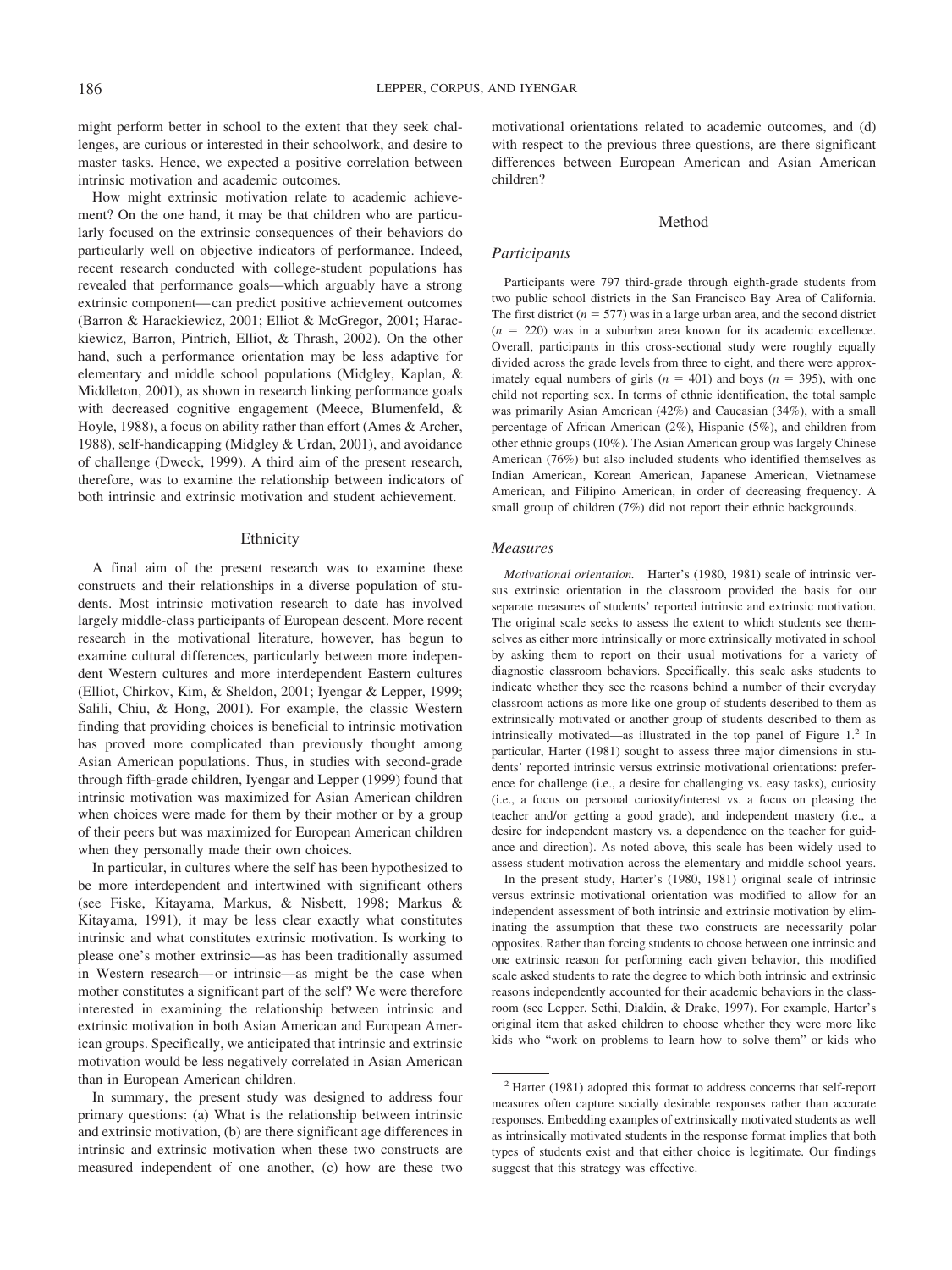Sample Item from Harter's (1981) Scale of Intrinsic vs. Extrinsic Motivational Orientation:

| Really<br>True<br>for Me | Sort of<br>True<br>For Me |                                                             |     |                                                                 | Sort of<br>True<br>for Me | Really<br>True<br>for Me |
|--------------------------|---------------------------|-------------------------------------------------------------|-----|-----------------------------------------------------------------|---------------------------|--------------------------|
|                          |                           | Some kids work on<br>problems to learn<br>how to solve them | BUT | Other kids work<br>on problems<br>because you're<br>supposed to |                           |                          |

Sample Item Above Decomposed into Separate Scales for Intrinsic and Extrinsic Motivation:

#### Intrinsic Item:

| I work on problems to learn how to solve them. |  |  |
|------------------------------------------------|--|--|
|                                                |  |  |
|                                                |  |  |
|                                                |  |  |

**Extrinsic Item:** 

| I work on problems because I'm supposed to. |  |  |  |
|---------------------------------------------|--|--|--|
|                                             |  |  |  |

*Figure 1.* Sample item from Harter's (1981) original scale and the decomposed scales used in the present study.

"work on problems because you are supposed to" was decomposed into two separate items, each with its own 5-point Likert-type scale, ranging from *not at all true for me* to *very true for me,* as presented in the lower panel of Figure 1. Thus, Harter's original 18 items assessing intrinsic versus extrinsic motivation were decomposed into 36 items— half of which assessed intrinsic motivation and half of which assessed extrinsic motivation. As with Harter's original measure, our new intrinsic motivation scale was initially based on subscales measuring preference for challenge, focus on curiosity, and desire for independent mastery, whereas our new extrinsic motivation scale was initially based on subscales measuring preference for easy work, focus on pleasing the teacher and getting good grades, and dependence on the teacher for guidance.

To examine the cohesion of these new scales, item–whole correlations were computed for each item with both the overall intrinsic motivation and the overall extrinsic motivation scales, excluding of course the particular item itself. These correlations revealed three items that proved problematic in our new format. First, the two items that assessed the importance students attached to grades (i.e., "I work really hard because I like to get good grades" and "I do extra projects so I can get better grades"), which represented an extrinsic motivational orientation in Harter's (1980, 1981) original items, proved correlated with both scales—and, surprisingly, more

highly correlated with the intrinsic than the extrinsic motivation scale. Additionally, a third item asking about students' desire to choose what to do next (i.e., "I like to make my own plans for what to do next"), which represented intrinsic motivation in Harter's scale, proved minimally related to either scale. These three items were therefore eliminated from our scales.

The remaining 17 intrinsic items and 16 extrinsic items were then subjected to separate principal-components factor analyses to examine the internal structure of these two new scales. Both varimax and oblique rotations were tested, but oblique rotations are emphasized because the subscales proved highly intercorrelated—though more so in the case of the three intrinsic subscales (*r*s of .67, .55, and .52) than in the case of the three extrinsic subscales (*r*s of .45, .36, and .33).

For the intrinsic motivation scale, examination of the eigenvalues and scree plot suggested that a one-factor solution was most appropriate. The first factor accounted for 40.0% of the variance, whereas the second and third factors accounted for only 8.7% and 6.7% of the variance, respectively. Therefore, we conducted a subsequent principal-components analysis of the intrinsic motivation items with a one-factor solution. Each of the 17 intrinsic items loaded .40 or higher on this one factor (see Appendix A), and all were therefore retained in the final scale for subsequent analyses. Items were internally consistent ( $\alpha = .90$ ), and test–retest data collected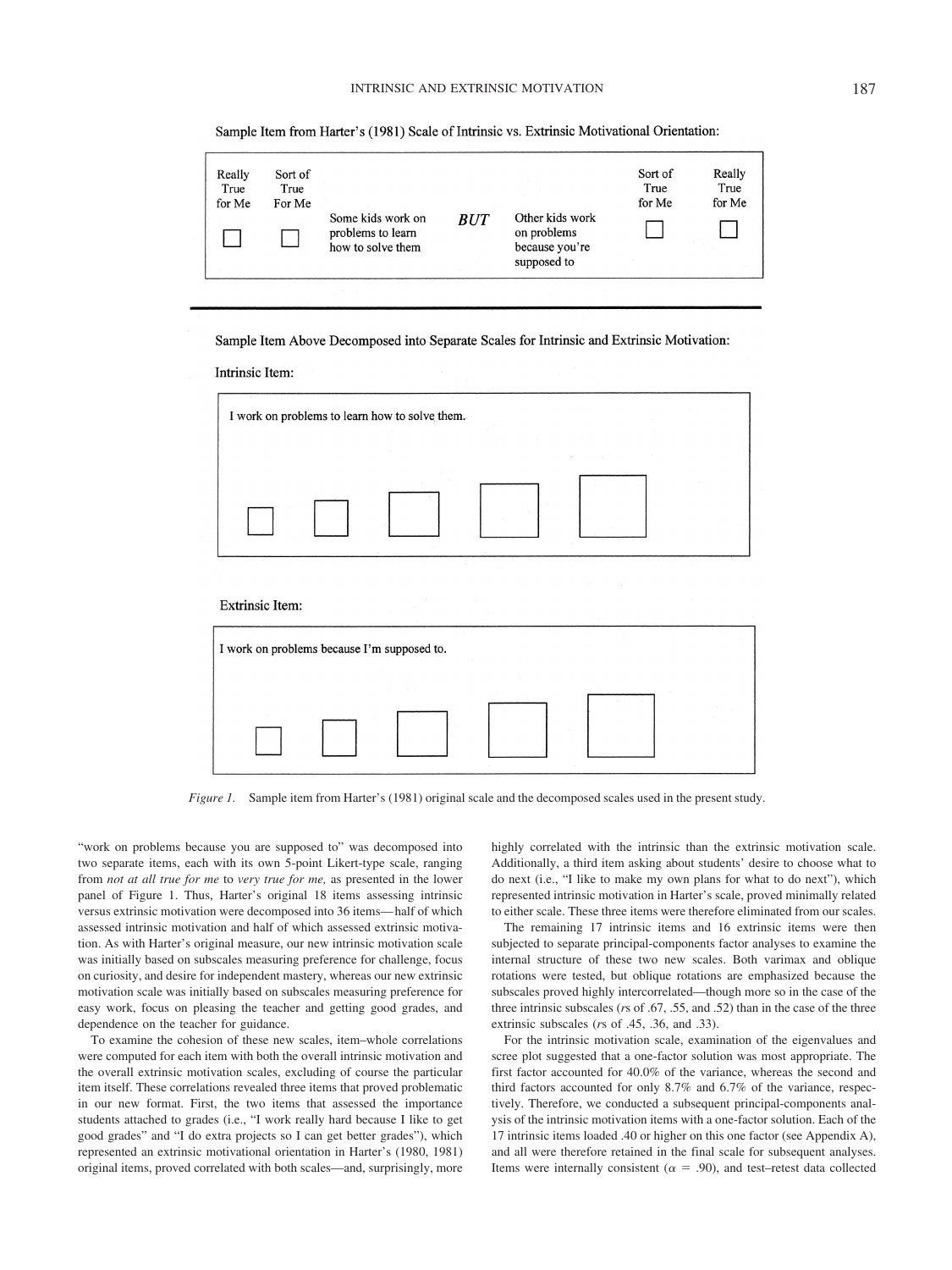from participants in the second school district ( $n = 208$ ) 6 weeks after the initial administration revealed a strong positive correlation between the two test administrations ( $r = .74$ ,  $p < .001$ ).

For the extrinsic motivation scale, examination of the eigenvalues and scree plot revealed that a three-factor solution was most appropriate and interpretable. All six of the items representing a desire for easy work loaded on the first factor, which accounted for 26.9% of the variance. Five of the six items representing a dependence on the teacher loaded on the second factor, which accounted for 11.4% of the variance, and three of the four items representing a desire to please the teacher loaded on the third factor, which accounted for 9.4% of the variance. Therefore, we conducted a subsequent principal-components analysis of the extrinsic items with a three-factor solution (see Appendix B). One item originally designed to represent a desire for easy work (i.e., "I like to just learn what I have to in school") was dropped both because it loaded on multiple factors and because of children's comments that it was difficult to understand. Two additional items (i.e., "I ask questions because I want the teacher to notice me" and "When I do not understand something right away I want the teacher to tell me the answer") were removed because they did not load on the factor they had been designed to represent. Therefore, the 13 remaining items were combined to form an overall extrinsic motivation scale ( $\alpha$  = .78) as well as three component scales: desire for easy work (5 items;  $\alpha$  = .77), desire to please the teacher (3 items;  $\alpha = .73$ ), and dependence on the teacher (5 items;  $\alpha = .67$ ). Test–retest reliability was adequate for the extrinsic motivation composite ( $r = .74$ ,  $p < .001$ ) as well as for the three extrinsic subscales (easy work  $r = .71$ ,  $p < .001$ ; please the teacher  $r =$ .65,  $p < .001$ ; dependence on teacher  $r = .65$ ,  $p < .001$ ).

The validity of the intrinsic and extrinsic motivation measures was substantiated by findings that intrinsic and extrinsic motivation showed significant and differential correlations with two objective indices of academic achievement, as discussed in greater detail below. In addition, these new measures also showed some meaningful correlations with ratings of students' classroom motivation made on 7-point Likert-type scales by teachers in the first school district  $(n = 299)$ . Thus, teachers' ratings of intrinsic motivation proved positively correlated  $(r = .26, p < .001)$  with students' reported intrinsic motivation and negatively correlated with students' reported overall extrinsic motivation ( $r = -19$ ,  $p < .01$ ) and desire for easy work,  $(r = -.29, p < .001)$ .

All analyses are reported using the 17-item scale of intrinsic motivation and 13-item scale of extrinsic motivation, as well as the three component scales of extrinsic motivation when they yielded results that differed from the overall composite. Analyses are not reported for the original subscales of intrinsic motivation because the subscale structure was not supported by our factor analysis. It is interesting to note that most subsequent researchers who have made use of Harter's (1980, 1981) scale also seem to have focused their analyses on the overall composite rather than the three component scales (e.g., Boggiano, 1998; Boggiano & Barrett, 1985; Ginsburg & Bronstein, 1993; Harter & Jackson, 1992; R. M. Ryan & Connell, 1989; Tzuriel, 1989).

*Social desirability.* For students in the second school district  $(n = 1)$ 219), the Children's Social Desirability Scale (CSDS; Crandall, Crandall, & Katkovsky, 1965) was also administered to assess the degree to which children were motivated by a need for approval or a fear of disapproval in their responses to questions about intrinsic and extrinsic motivation, following the procedure of Harter (1981). The CSDS consists of 48 true–false items that describe everyday experiences of children (e.g., "Sometimes I do not like to share my things with my friends," "I never shout when I feel angry") and has been widely used with children in the elementary and middle school years. Because of the very high split-half reliabilities reported by Crandall and colleagues, our participants were asked to complete only half of the original scale, for a total of 24 items.

*Academic achievement.* Objective measures of academic achievement included both standardized achievement tests and annual report cards. Students' scores on the math and reading portions of the California Achievement Test were collected for the new academic period following

the year of the survey administration. Grades on report cards were collected for the year concurrent with the survey administration. Grade point averages (GPAs) were computed by transforming grades to a standard 4-point numerical scale (that is, A grades received a weight of 4.0, B grades a weight of 3.0, etc.) and averaging scores for language arts, math, social studies, science, and an elective course. As noted below, each of these measures was available for students in only one of the school districts studied.

#### *Procedure*

A questionnaire including the separate indices of intrinsic and extrinsic motivational orientation, as well as basic demographic questions about sex, age, and ethnicity, was administered to students with parental consent in each of the participating classrooms. For students in the second school district, the measure of social desirability was also included in this questionnaire packet.

Classrooms were visited by one of seven (four female, three male) questionnaire administrators, who were often accompanied by other research assistants to aid in handing out and collecting the measures. The administrator gave instructions for completing the measures and, in particular, using the 5-point Likert-type scale. Students were told that they could indicate how true each item was for them by placing a check mark in one of five boxes of increasing size. They were provided with several unrelated sample statements (e.g., "I like to watch TV," "I do not like to get birthday presents"), and the administrator initiated class discussion about these statements to ensure that all students understood the meaning behind each of the five boxes that could be checked. Students were then asked to complete the questionnaire packets silently at their desks while the administrator remained in the room the entire time to answer any questions. When the last student finished, the administrator gave students another opportunity to ask questions and thanked them for their participation. This procedure lasted approximately 30 min in each classroom.

Several months later, measures of academic achievement were collected from students' records. Standardized test data were available for only a subset of students in the first school district  $(n = 136)$  and were not available in the second school district. Report-card grades were collected in the only second school district, where data on this measure were available for all but four of the students  $(n = 216)$ .

#### Results

#### *Preliminary Analyses*

Because of our interest in age differences, the data for our measures of intrinsic and extrinsic motivational orientations were first examined for possible interactions between the grade level of the students and their school, sex, and ethnicity. There were no significant interactions with grade level for either motivational measure as a function of either school or sex. Data were therefore collapsed across the two school districts, wherever possible, and across boys and girls for all subsequent analyses.

For ethnicity analyses, comparisons were made only between Asian American and Caucasian participants because there were too few members of other ethnic groups to allow for meaningful analyses. Analyses are reported both for the entire group of Asian American children and for the Chinese American children only because they constituted the large majority (76%) of the Asian American sample. The few significant differences associated with ethnicity are discussed below. Unless otherwise stated, it should be assumed that there were no differences based on ethnicity and that the data were collapsed across the various ethnic groups.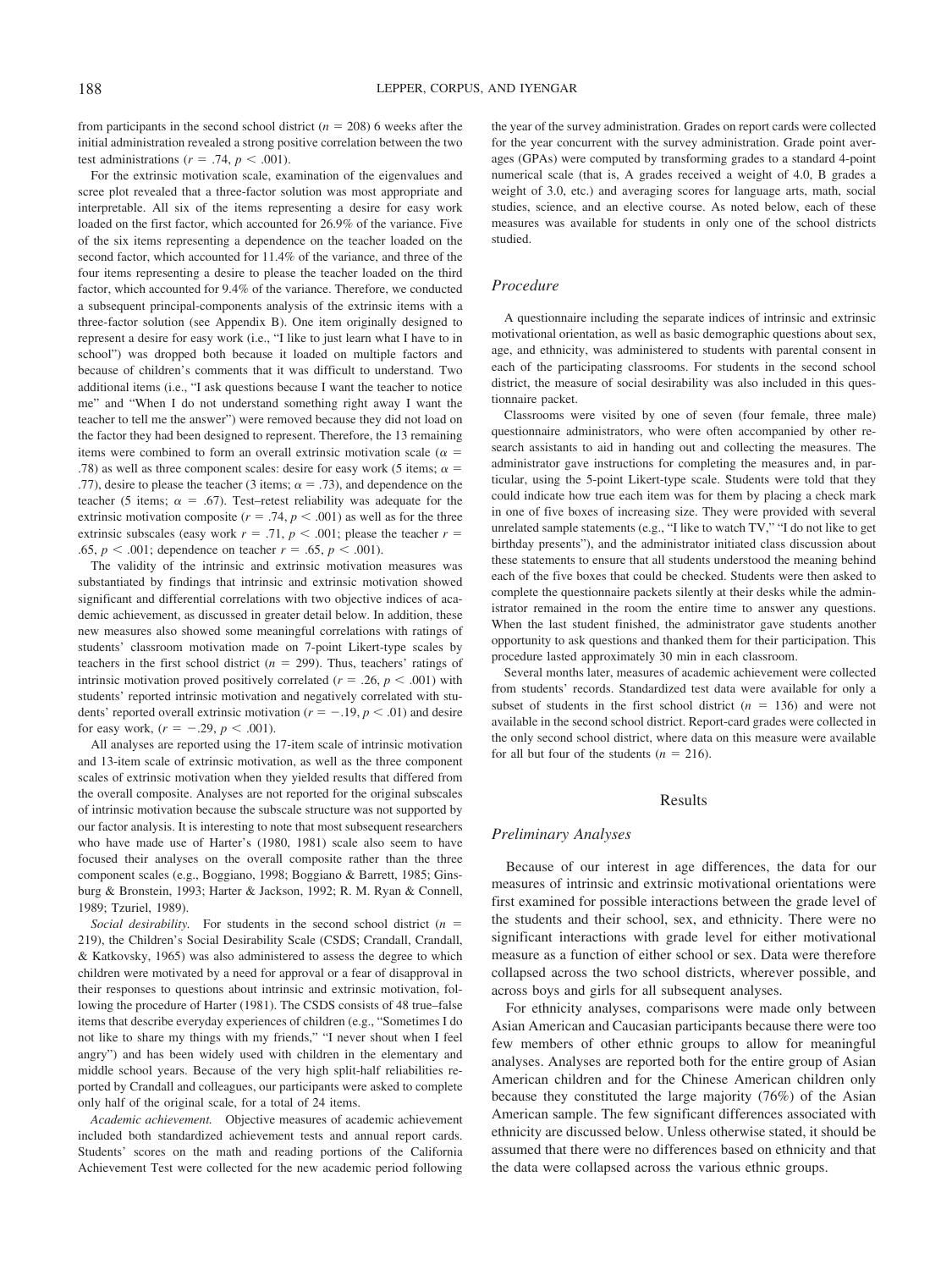## *Relationship Between Intrinsic and Extrinsic Motivation*

Our first main question, then, concerned the relationship between intrinsic and extrinsic motivation when the two are measured separately. The data indicated that, when assessed independently, intrinsic and extrinsic motivation were only moderately negatively correlated ( $r = -.24$ ,  $p < .01$ ). Although this correlation is statistically significant, the effect explains less than 6% of the variance, suggesting that children's intrinsic and extrinsic motivation in these classrooms can be viewed as two largely orthogonal constructs rather than as opposite ends of a single dimension. Indeed, further evidence of the lack of inherent opposition between the two is evident from the fact that the strength and direction of the relationship between intrinsic and extrinsic forms of motivation varied across the three subscales of extrinsic motivation. Thus, there was a strong negative correlation between intrinsic motivation and preference for easy work ( $r = -.47$ ,  $p <$ .01), no significant correlation between intrinsic motivation and desire to please the teacher  $(r = -.06, ns)$ , and a statistically significant but quite modest positive correlation between intrinsic motivation and dependence on the teacher  $(r = .08, p < .05)$ . Table 1 presents the full correlation matrix.

There was also a significant relationship between intrinsic versus extrinsic motivation and children's ethnicity. In particular, the negative correlation between intrinsic and extrinsic motivation proved significantly stronger for Caucasian ( $r = -.30, p < .01$ ) than for Chinese American ( $r = -.11, p < .10$ ) students ( $z = 2.32$ ,  $p < .05$ ). The correlation for Caucasian students was also marginally stronger when compared with the entire group of Asian American students  $(r = -.18, p < .01; z = 1.65, p < .10)$ . Analyses using the three component scales of extrinsic motivation revealed that the largest difference between ethnic groups was in the relationship between intrinsic motivation and the subscale representing a desire to please the teacher, which was negative for Caucasian students but positive for Asian American students. There was a significant difference between the correlation for Caucasian ( $r = -.14$ ,  $p < .05$ ) versus Chinese American ( $r = .15$ ,  $p \leq 0.05$ ) students ( $z = 3.37$ ,  $p \leq 0.01$ ) and between Caucasian versus the entire group of Asian American ( $r = .06$ , *ns*) students  $(z = 2.48, p < .05)$ . Correlations were similar across the ethnic groups between intrinsic motivation and a desire for easy work  $(r_s = -.40 \text{ to } -.52)$  and between intrinsic motivation and a dependence on the teacher  $(rs = .08 \text{ to } .11)$ .

### *Age Differences*

Given the substantial independence of our measures of intrinsic versus extrinsic motivation, a second major issue concerns the

Table 1

|                                               |  | Intercorrelations Between Intrinsic Motivation and Extrinsic |
|-----------------------------------------------|--|--------------------------------------------------------------|
| Motivation Composites and Extrinsic Subscales |  |                                                              |

| Scale                                              |                    |                      |         |       |  |
|----------------------------------------------------|--------------------|----------------------|---------|-------|--|
| 1. Intrinsic motivation<br>2. Extrinsic motivation | $-24***$           |                      |         |       |  |
| 3. Easy work<br>4. Pleasing teacher                | $-47***$<br>$-.06$ | $.80***$<br>$.68***$ | $37***$ |       |  |
| 5. Depending on teacher                            | $.08*$             | 60***                | $27***$ | つつ*** |  |

\*\*\*  $p < .001$ . \*  $p < .05$ .

changes that may occur as children grow older and progress through school. To examine age differences in both intrinsic and extrinsic motivation, therefore, we conducted one-way analyses of variance across the six grade levels studied (i.e., third through eighth grades).

*Intrinsic motivation.* Would Harter's (1981) finding of decreasing intrinsic motivation across grade levels still emerge when intrinsic motivation was measured independently of, rather than in opposition to, extrinsic motivation? Figure 2 presents a plot of students' self-reported intrinsic and extrinsic motivation as a function of their grade level. Consistent with Harter's original results, levels of reported intrinsic motivation were highest for the youngest students (third grade,  $M = 4.07$ ,  $SD = .67$ ) and lowest for the oldest students (eighth grade,  $M = 3.42$ ,  $SD = .75$ ),  $F(5, 791) =$ 19.27,  $p < .001$ . A weighted polynomial contrast assessing the linear trend across grade levels proved highly significant, *F*(1,  $791$ ) = 92.58,  $p < .001$ , and accounted for 96% of the betweengroups variance.

Although in the original forced-choice version of her scale, Harter (1981) reported only a modest negative correlation  $(r =$ .15) between social desirability (as assessed by the CSDS) and intrinsic motivational orientation, in the present decomposed version of this scale, children's scores on the CSDS proved both positively correlated with their intrinsic motivation scores (*r*  $.42, p < .001$ ) and negatively correlated with their extrinsic motivation scores ( $r = -.24$ ,  $p < .001$ ). In addition, the results of the CSDS indicated that social desirability pressures were higher for younger (third grade,  $M = 11.74$ ,  $SD = 4.06$ ) than older (eighth grade,  $M = 7.46$ ,  $SD = 4.62$ ) students,  $F(5, 213) = 4.99$ ,  $p < .001$ .

Hence, one potential alternative explanation for the lower levels of reported intrinsic motivation with increasing age observed in the present study is that it is the need to appear socially desirable, rather than intrinsic motivation per se, that differs across grade levels. To test this, we used an analysis of covariance procedure to assess age differences in intrinsic motivation using social desirability as a covariate. This analysis indicated that the pattern of lower levels of intrinsic motivation with increasing grade remained significant,  $F(5, 212) = 3.00$ ,  $p < .05$ , and a weighted contrast continued to indicate a strong linear trend,  $F(1, 212) = 13.69$ ,  $p <$ .001, even after controlling for social desirability. Thus, age differences in social desirability do not appear to provide a sufficient alternative explanation for the lower levels of reported intrinsic motivation found with increasing grade levels in the present study.

*Extrinsic motivation.* Given the age differences in intrinsic motivation, how might extrinsic motivation have varied across grade levels for these same students? Although an omnibus test revealed significant age differences,  $F(5, 791) = 5.05$ ,  $p < .001$ , inspection of the means, as shown in Figure 2, suggested that this was best described not by a linear trend but rather by a difference between the third and fourth grades, with little change thereafter. Indeed, Student-Newman-Keuls comparisons of all possible pairs of means revealed a significant ( $p < .05$ ) difference between the extrinsic motivation scores of third-grade students and those of students at all other grade levels, which were not significantly different from one another.

A subsequent analysis of grade-level differences in extrinsic motivation excluding third-grade students confirmed no overall effect of grade level,  $F(4, 645) = 1.34$ , *ns*. Analyses testing for grade-level differences across the three component scales of extrinsic motivation revealed inconsistent patterns of data. With the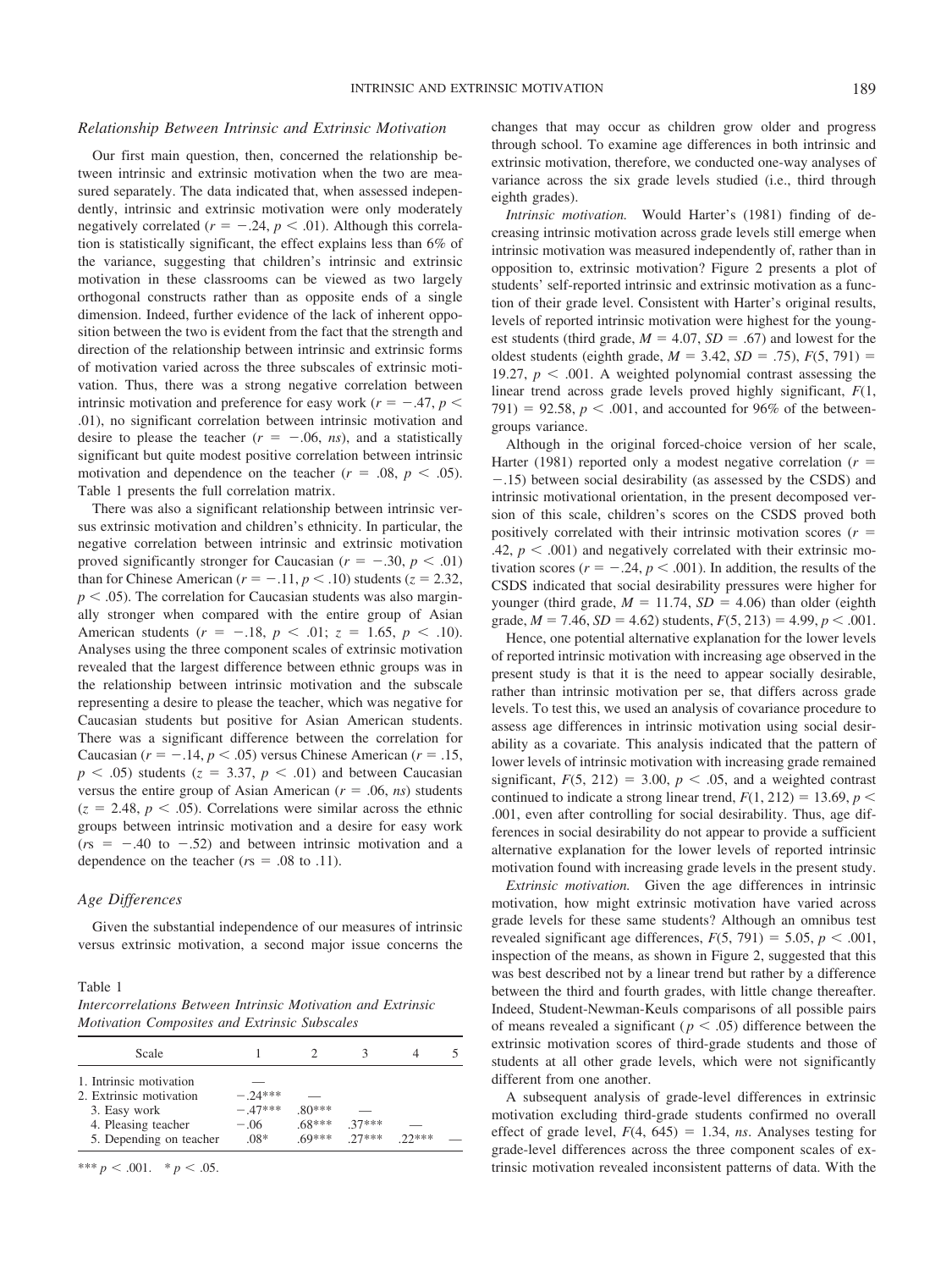

*Figure 2.* Mean levels of intrinsic and extrinsic motivation by grade level.

third-grade students excluded, age differences in the component scale of preference for easy work were significant,  $F(4, 645)$  = 4.23,  $p < 0.01$ , but the weighted contrast testing for a linear trend revealed that older children actually preferred easy work more than younger children,  $F(1, 645) = 11.03$ ,  $p < .01$ . There were no significant differences across grade level in the desire to please the teacher,  $F(4, 645) = 1.58$ , *ns*, or dependence on the teacher,  $F(4, 645)$  $645$ ) = 1.26, *ns*.

In addition, for extrinsic motivation, there was a significant interaction between grade and ethnicity, suggesting that the trend of lower levels of reported extrinsic motivation with increasing age was slightly stronger for Chinese American than for Caucasian students,  $F(5, 515) = 3.54$ ,  $p < .01$ . This same interaction between grade level and ethnicity was also significant using the full Asian American sample,  $F(5, 610) = 2.59$ ,  $p < .05$ . Once again, however, these significant interactions disappeared when the thirdgrade children were excluded: Chinese American comparison,  $F(4, 409) = 1.77$ , *ns*; Asian American comparison,  $F(4, 486) =$ 1.83, *ns*.

#### *Relationship to Achievement*

Finally, because the present results suggest that intrinsic motivation and extrinsic motivation are potentially orthogonal constructs, a third major question concerns the implications of these two motivational orientations for academic achievement. Might both forms of motivation enhance performance, for example, or would intrinsic and extrinsic sources of motivation show different relationships to school or test performance? Recall that in the two school districts in which the present study was conducted, different measures of academic performance were available— children's grades in one case and their scores on later standardized achievement tests in the other—thus providing an opportunity for testing the generality of any relationships observed with our motivational measures.

*Grades.* The relationships between our motivational measures and children's grades in the second school district are shown in the

upper half of Table 2. As one would expect from the extensive literature documenting the benefits of intrinsic motivation, there was a significant positive correlation between overall GPA and intrinsic motivation ( $r = .34$ ,  $p < .001$ ). It is interesting to note that the correlation between extrinsic motivation and overall GPA was also significant but, in this case, negative  $(r = -.23, p <$  $.01$ .<sup>3</sup> Correlations computed separately for the math and language arts components of GPA and the three subscales of extrinsic motivation revealed largely similar patterns. Specifically, five of the six correlations between the extrinsic motivation subscales and the math and language arts grades were negative, and four of the six were at least marginally significant, with the weakest relations emerging for the subscale measuring dependence on the teacher. There were no differences in the patterns of relationships based on ethnicity or sex. Finally, although small sample sizes precluded meaningful formal comparisons of grade-level differences, the patterns of correlations appeared similar across the six grades. The correlation between intrinsic motivation and GPA was positive at all six grade levels, and the correlation between extrinsic motivation and GPA was negative at five of the six grade levels, with third grade being the exception.

*Test scores.* Similar relationships emerged when academic achievement was assessed in the first school district by students' performance on standardized tests, as shown in the lower half of Table 2. Thus, standardized test scores proved both positively correlated with intrinsic motivation ( $r = .27$ ,  $p < .01$ ) and negatively correlated with extrinsic motivation ( $r = -.32$ ,  $p < .001$ ).<sup>4</sup> Correlations computed separately for the math and reading portions of the standardized test and for the three subscales of extrinsic motivation revealed largely similar patterns. All six correlations between the subscales of extrinsic motivation and the math and reading portions of the test were negative, and three of the six were significant, with the weakest relations again emerging for the subscale measuring dependence on the teacher. There were no significant differences based on ethnicity or sex for this measure. Too few test scores were available to allow a meaningful comparison of correlations by grade level.

#### Discussion

In the classroom, it seems, intrinsic and extrinsic motivation can and do coexist. When measured separately, these two orientations proved only moderately correlated, suggesting that they represent two somewhat orthogonal dimensions of motivation rather than simply the opposite ends of a single dimension. The present study suggests that the critical issue is not whether a child is intrinsically

<sup>&</sup>lt;sup>3</sup> To test the simultaneous effects of intrinsic and extrinsic motivation, we conducted a regression analysis using intrinsic and extrinsic motivation as the predictor variables and GPA as the outcome variable. Similar to the correlational analyses, intrinsic motivation significantly and positively predicted GPA ( $\beta = .29$ ,  $p < .01$ ), and extrinsic motivation negatively but not significantly predicted GPA ( $\beta = -.10$ , *ns*).

<sup>4</sup> To test the simultaneous effects of intrinsic and extrinsic motivation, we conducted a regression analysis using intrinsic and extrinsic motivation as the predictor variables and standardized test score as the outcome variable. Similar to the correlational analyses, intrinsic motivation significantly and positively predicted test scores ( $\beta = .21$ ,  $p = .01$ ), and extrinsic motivation significantly and negatively predicted test scores ( $\beta = -.27$ ,  $p < .01$ ).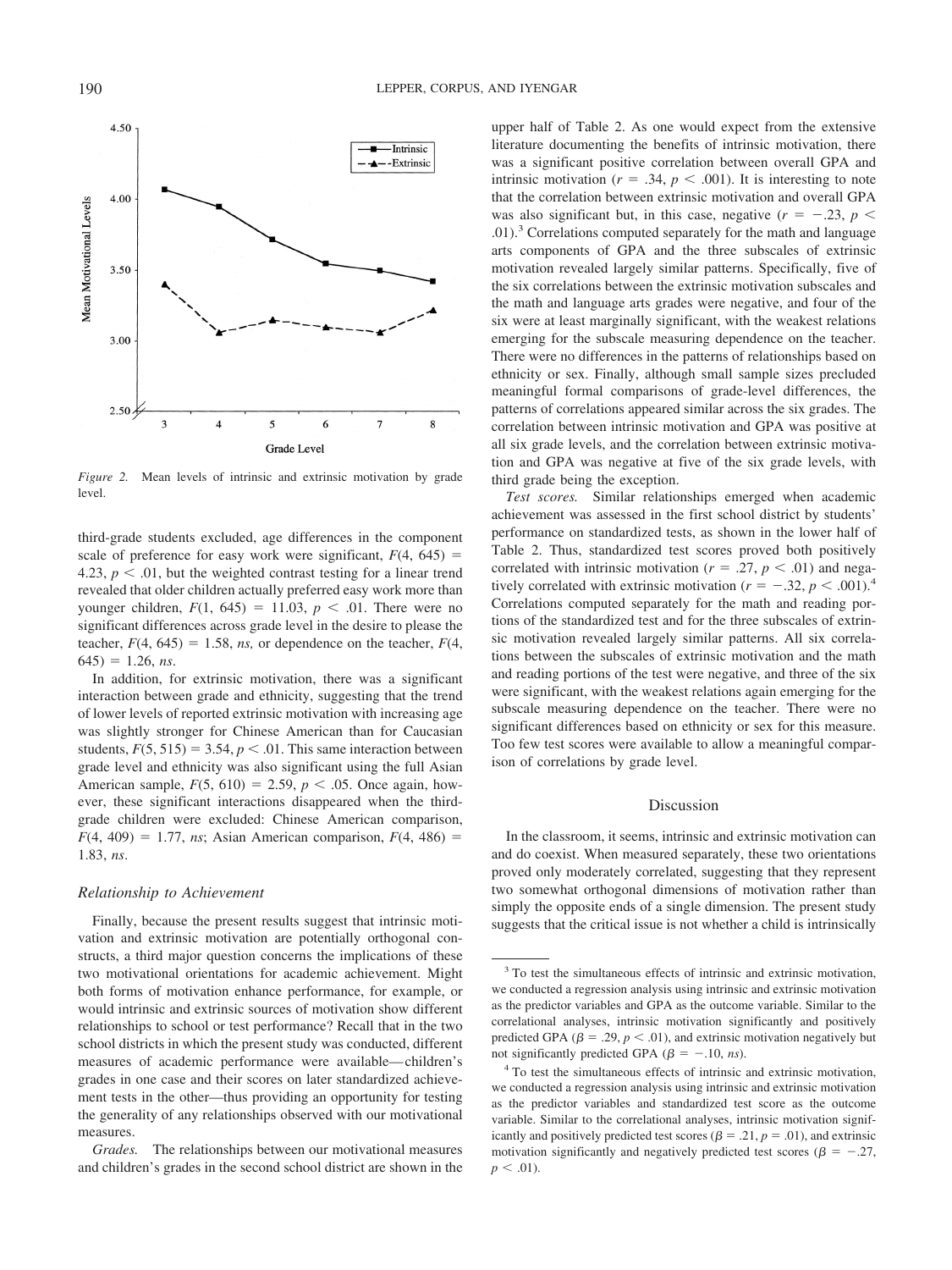Table 2 *Correlations Between Motivational Orientations and Achievement Measures*

|                     | Motivational orientation |                         |  |  |
|---------------------|--------------------------|-------------------------|--|--|
| Achievement measure | Intrinsic<br>motivation  | Extrinsic<br>motivation |  |  |
| GPA-Overall         | $34***$                  | $-23**$                 |  |  |
| GPA—Language arts   | $23***$                  | $-17*$                  |  |  |
| GPA-Math            | $25***$                  | $-15*$                  |  |  |
| CAT5-Overall        | $27**$                   | $-.32***$               |  |  |
| $CAT5$ —Reading     | $21*$                    | $-30***$                |  |  |
| CAT5-Math           | $28**$                   | $-28**$                 |  |  |

*Note.* GPA = grade point average; CAT5 = California Achievement Test.

\*\*\* *p* < .001. \*\* *p* < .01. \* *p* < .05.

or extrinsically motivated but how much intrinsic and how much extrinsic motivation that child displays (Lepper & Henderlong, 2000; Lepper et al., 1997).

From a functional perspective, this makes perfect sense. In fact, it may be quite adaptive for students to seek out activities that they find inherently pleasurable while simultaneously paying attention to the extrinsic consequences of those activities in any specific context. Seeking only immediate enjoyment with no attention to external contingencies and constraints may substantially reduce a student's future outcomes and opportunities. Conversely, attending only to extrinsic constraints and incentives can substantially undermine intrinsic interest and the enjoyment that can come from learning itself. Certainly, the present results confirm the value of independent assessments of both intrinsic and extrinsic motivations.

#### *Assessing Student Motivation*

Our modified version of Harter's (1980, 1981) scale is an initial step toward this end. Indeed, intrinsic and extrinsic motivations were assessed independently in the present study with instruments that have been shown to be both reliable and valid and that add to the literature in several meaningful ways. Thus, our decomposed version of Harter's original scale provides the first independent measure of extrinsic motivation for elementary and middle schoolchildren (for a somewhat comparable adult measure, see Amabile, Hill, Hennessey, & Tighe, 1994). Although scales tapping similar constructs exist, they do not address the range of extrinsic motives included in Harter's analysis. For example, the Self-Regulation Questionnaire (R. M. Ryan & Connell, 1989) assesses a continuum of self-regulatory tendencies, ranging from external to intrinsic, but focuses exclusively on autonomy, which captures only one dimension of extrinsic motivation as conceptualized in the present study. Moreover, although this self-regulation measure has been used with elementary and middle schoolchildren (Miserandino, 1996; Patrick, Skinner, & Connell, 1993; R. M. Ryan & Connell, 1989), no analyses of developmental trends or age differences have been reported to date.

A second advantage of our measures of intrinsic and extrinsic motivation relates to the removal of several items from Harter's (1980, 1981) original scale that were either psychometrically or conceptually problematic in the new format. In particular, the two items assessing children's desire to achieve good grades proved especially problematic. Harter's original scale defined engaging in a task to receive good grades as inherently extrinsic, but the situation is arguably more complex (e.g., Deci & Ryan, 1985; Lepper & Henderlong, 2000). In the sense intended by Harter's original measure, desiring good grades can indicate that children are engaging in academic behaviors merely as a means to some extrinsic end. In another sense, however, grades can also provide useful information about competence and mastery, and desiring this sort of feedback may reflect an intrinsic interest in the material or activity rather than an extrinsic orientation. This latter interpretation, in fact, is supported by the data in the present study. By removing the items dealing with a desire for good grades, our decomposed scale moves toward assessing extrinsic motivation with greater precision.

Third, the predictive validity of the instrument was demonstrated by significant correlations between the intrinsic motivation composite and teacher reports of intrinsic motivation, as well as by substantial relationships between both the intrinsic and extrinsic composites and two separate objective measures of academic achievement. The correlations observed in this study with students' grades and their achievement test scores, in particular, are as high as or higher than those reported for any other such scales.

Fourth, the present scale permitted a demonstration of potentially important age differences in intrinsic motivation, as is discussed in more detail below. Finally, both the original and decomposed versions of Harter's (1980, 1981) scale explicitly address the reasons behind students' actions and choices and thus provide an important complement to other measures of intrinsic motivation that assess students' attitudes toward particular activities or content domains (e.g., Gottfried, 1985, 1990). We believe that both types of assessment have merit and that some combination of the two may, in fact, be optimal. Thus, it would be useful to ask children not just if they like to read books because they are curious and if they like to read books because they want to please the teacher but also if they simply like to read books.

Despite the advantages of our modified measure, however, we do not present this initial effort as a finished product. First, in our simple decomposition of Harter's (1980, 1981) measure, it appears that some of the extrinsic motivation subscales are less clearly independent of intrinsic motivation than others. In particular, the subscale assessing a desire for easy work was substantially negatively correlated with intrinsic motivation, suggesting that these constructs may approximate opposite ends of a single dimension. Of course, it is possible simultaneously to seek challenge and be guided by natural curiosity for some activities while desiring easy work for others or to exhibit intrinsic motivation for certain aspects of a given activity but seek a quick and easy solution for other aspects; however, we are not convinced that these are independent constructs in our current scale. On the other hand, it is easy to imagine that the degree to which one engages in a behavior out of curiosity, interest, or a desire to confront challenges can be independent of the degree to which one engages in that same behavior out of a desire to please a teacher. An argument for the coexistence of intrinsic and extrinsic motivation is far more intuitive in this case, as corroborated by the absence of a correlation between intrinsic motivation and the subscale measuring a desire to please the teacher in the present study.

A second hesitation arises because Harter's (1980, 1981) scale—in both its original and its decomposed form— defines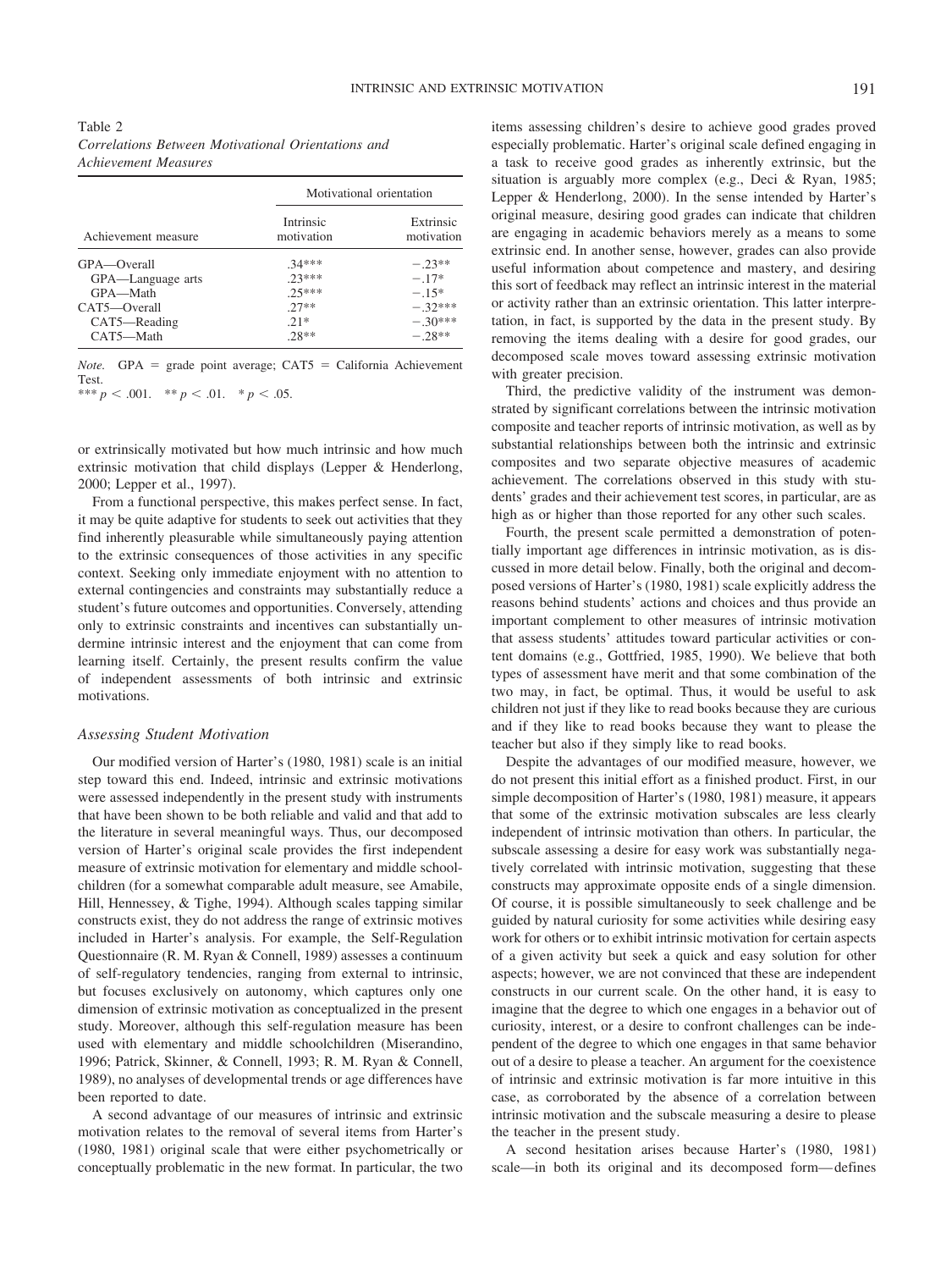extrinsic motivation largely in terms of the goals of pleasing and depending on one's classroom teachers. In a more comprehensive measure, one might want to include other relevant motives, such as pleasing or depending on one's parents and family, one's classmates and friends, and the like (Urdan & Maehr, 1995; Wentzel & Wigfield, 1998). This may be especially critical for measuring extrinsic motivation in the middle school years when students may work (or fail to work) to please their peer group (A. M. Ryan, 2000). Constructing additional items along these lines may also help increase the reliability of the extrinsic motivation subscales, some of which now consist of only three items.

Finally, it is worth considering why extrinsic motivation consists of three factors but intrinsic motivation consists of only one. It is certainly possible that extrinsic motivation is inherently a more multifaceted construct than intrinsic motivation. Although intrinsic motivation generally involves a desire to engage in behaviors for their own inherent rewards, extrinsic motivation generally involves a desire to engage in behaviors for a variety of other reasons. Indeed, Ryan, Deci, and their associates proposed only one true form of intrinsic motivation but a continuum of extrinsic motivations ranging from more externally to more internally regulated behaviors (for an overview, see R. M. Ryan & Deci, 2000). In our particular scales as well, the intrinsic items are oriented around approach motivations, whereas the extrinsic items represent a mixture of approach (e.g., desire to please one's teacher) and avoidance (e.g., desire for easy work) motivations. At present, it is unclear whether the complex nature of extrinsic motivation is due to the particular items in our scale or to the inherent nature of the construct. At issue is whether we might have oversimplified the nature of intrinsic motivation. Future work could explore this interesting possibility by considering a more extensive set of intrinsic motivations (e.g., Malone & Lepper, 1987) in the process of scale construction.

# *Age Differences*

Recall Harter's (1981) provocative finding of a continuous developmental decrease in intrinsic motivation from third through ninth grades. One clear benefit of the present decomposed measure is that it allowed us to determine whether this original finding truly represented a decrease with age in students' intrinsic motivation or instead represented a significant increase with age in students' extrinsic motivation. Given the different theoretical and practical implications that would follow from these two interpretations, measuring intrinsic and extrinsic motivation independently was a critical step.

Adding to the evidence that the two orientations are largely independent, intrinsic motivation declined across the grade levels tested whereas extrinsic motivation changed very little, if at all. The decrease in intrinsic motivation across age groups, of course, is consistent with an abundance of prior research suggesting that positive academic beliefs and behaviors gradually erode as children progress through the school system (e.g., Anderman & Maehr, 1994; Nicholls, 1978; Sansone & Morgan, 1992). It is also consistent with more recent findings by Gottfried et al. (2001) that showed decreases on intrinsic motivation measures assessing 9-year-old through 17-year-old students' liking of reading, math, science, and school in general.

What, then, accounts for this troubling decrease in intrinsic motivation? The decline is almost certainly overdetermined, but several key explanations have repeatedly emerged in the literature. It may be that these decreases are the cumulative result of the constant imposition of extrinsic constraints and contingencies on children's learning in school (Deci & Ryan, 1985; Kohn, 1993). Indeed, schools appear to tighten controls and reduce choices just as students' autonomy needs begin to increase (e.g., Eccles et al., 1993; Midgley & Feldlaufer, 1987). It is clear from the results of the present study, however, that intrinsic motivation is certainly not being supplanted by extrinsic motivation in the middle school years. It may also be that learning becomes increasingly decontextualized, such that students find increasingly little that is directly relevant or useful in their daily lives (e.g., Brown & Campione, 1998; Bruner, 1962, 1966, 1996), or that students' ability beliefs (e.g., Nicholls, 1978) and goal orientations (e.g., Dweck, 1999) shift from being positive and task focused to being more pessimistic and performance focused. These forces and others may contribute to the troubling trend that the more time children spend in American schools, the less pleasure they seem to take in classroom learning and achievement.

In spite of this decrease in intrinsic motivation, extrinsic motivation changed very little across the grade levels. Indeed, the only measurable difference after third grade was a linear increase in the desire for easy work, suggesting that children may be gradually adopting a work-avoidance orientation as they progress through school (Eccles, Wigfield, & Schiefele, 1998; Nicholls, Cobb, Wood, Yackel, & Patashnick, 1990). Much like extrinsic motivation, such an orientation has been linked to negative performance outcomes (Meece et al., 1988). Future research should more systematically address the diverging developmental paths across the component scales of extrinsic motivation, as well as the extent to which these components may map onto other motivational constructs, such as work-avoidance goals.

## *Motivation and Achievement*

Our separate measures of intrinsic and extrinsic motivation also allowed for an examination of the achievement outcomes associated with these two motivational orientations. Not surprisingly, there was a positive relationship between intrinsic motivation and performance both in class and on standardized tests. As intrinsic motivation theorists have long argued, being interested and engaged in the process of education results in better learning and achievement (e.g., Cordova & Lepper, 1996; Deci & Ryan, 1985; Gottfried, 1985). Perhaps more interesting is the negative relationship between both indices of performance and extrinsic motivation, which was seen for both the composite measure and the individual subscales, with the exception of the subscale assessing dependence on the teacher. That is, to the extent that children reported a desire for easy work and an aim to please their teachers, they performed worse both on standardized tests and in regular classroom assessments (see also Dornbusch, Ritter, Leiderman, Roberts, & Fraleigh, 1987; Ginsburg & Bronstein, 1993). This demonstration of the adaptive value of intrinsic motivation relative to extrinsic motivation is particularly informative in light of recent debates about the impact of tangible rewards and other forms of extrinsic motivation on intrinsic interest and creativity (e.g., Deci et al., 1999; Eisenberger & Cameron, 1996; Eisenberger, Pierce, & Cameron, 1999; Lepper, Henderlong, & Gingras, 1999).

Of course, these are only correlational findings, and it is unclear whether it is the type of motivation that drives achievement, the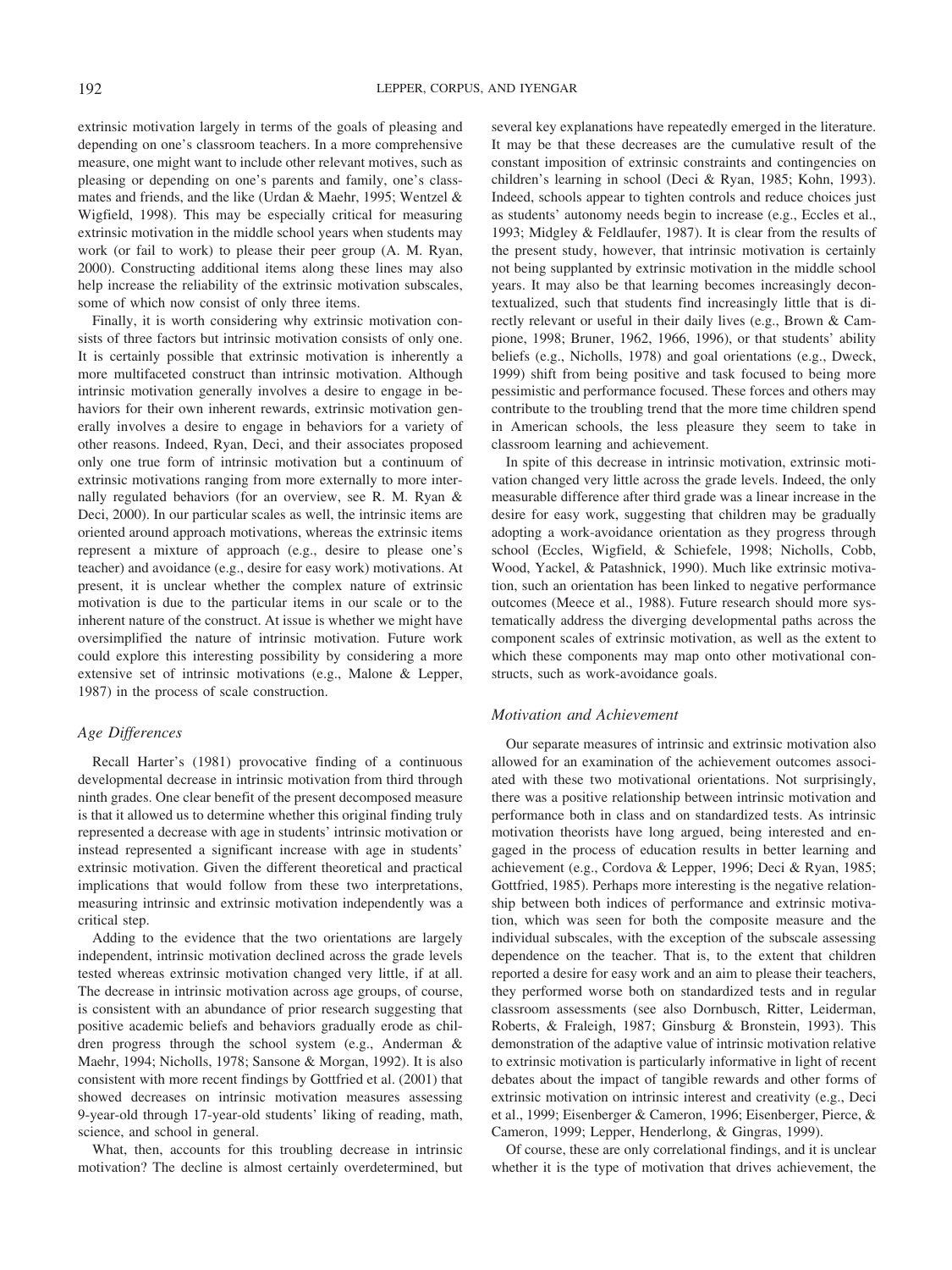level of achievement that drives the type of motivation, or some combination of the two. It is certainly plausible that children who do well in school might come to enjoy learning, feel capable of taking on challenges, and like to master the material independently as a result of receiving high marks and positive feedback. It is also possible that children who do poorly in school are more often subjected to lectures from teachers and parents about how and why they should be doing better, thus shifting their attention to more external sources of motivation. At least some evidence, however, suggests that democratic parenting practices are positively correlated with academic achievement even when controlling for previous academic achievement (Steinberg, Lamborn, Dornbusch, & Darling, 1992).

#### *Ethnicity*

A final contribution of the present study is the examination of potential ethnic differences in the two motivational orientations and their correlates. Given the interdependence of the self and significant others in Asian cultures (e.g., Iyengar, Lepper, & Ross, 1999; Markus & Kitayama, 1991; Shweder et al., 1998), it is not surprising that there was a stronger negative correlation between intrinsic and extrinsic motivation for Caucasian than for Asian American children. Notably, the correlation between intrinsic motivation and a desire to please one's teacher was actually positive for Asian American children but—as expected—negative for Caucasian children. For children of Asian descent, pleasing others appears not to be inherently oppositional to seeking challenge, being curious, and desiring independent mastery. It is important to note that this suggests that intrinsic and extrinsic motivation may be more fluid and overlapping for Asian American than Caucasian children. Where children in the United States may see pressure from parents or teachers as externally imposed constraints, children in more interdependent contexts may see useful supports that serve the needs of the family and society (Iyengar & Lepper, 1999; Stevenson & Stigler, 1992).

Perhaps the most interesting finding with respect to both ethnicity and sex, however, was the relative lack of significant differences. Although this is consistent with several studies in the broader intrinsic motivation literature that have failed to reveal main effects of sex or ethnicity or interactions involving these demographic characteristics and age (e.g., Gottfried, 1985, 1990; Gottfried et al., 2001; Newman, 1990), few previous studies have included substantial Asian American samples. Given the many achievement-related differences reported between Asian and American students (Stevenson, Chen, & Lee, 1993; Stevenson, Lee, & Stigler, 1986) and between Asian American and Anglo American students (Eaton & Dembo, 1997; Iyengar & Lepper, 1999), one might have expected the present study to reveal more striking differences along ethnic lines. Although this may suggest a stronger role for the school environment than for the familial environment in shaping children's motivational beliefs and behaviors, it is important to remember that the Asian American participants in the present study were largely acculturated and were proficient in English. A similar study with Asian students living in their countries of origin might more accurately assess the effects of such cultures on the patterns of relationships between intrinsic and extrinsic motivations and academic behaviors.

#### *Conclusion*

The lower levels of intrinsic motivation for older versus younger children reported here are troubling. Not only do children seem to be losing their enjoyment of the learning process itself but the systems of extrinsic incentives and constraints that American schools employ to keep students on track do not effectively compensate for the declines in intrinsic motivation. In our view, this is a real societal problem.

One issue not addressed by the present scales is the development of internalized motivation—those originally external motives that have over time become incorporated into one's personal goal or value systems. Although studying for an exam may not always hold intrinsic interest, for example, students could learn that it is indeed good for them and is a worthwhile—albeit not thoroughly enjoyable—pursuit. Given the present data, including a measure of these internalized sorts of motives could be potentially useful and informative. For, although intrinsic motivation appears to decrease developmentally, it is possible that it is supplanted by these more internalized forms of motivation. In fact, there is some suggestion in the literature that internalized reasons do gradually supplant extrinsic reasons for engaging in disliked behaviors (Chandler & Connell, 1987) and that there are specific teaching practices that facilitate internalization (Deci, Eghrari, Patrick, & Leone, 1994). Future research should develop motivational assessments that track intrinsic, extrinsic, and internalized motivations simultaneously (see R. M. Ryan & Connell, 1989). Working to enhance both intrinsic motivation and the internalization of extrinsic motivation may help to maximize— or, at least, to minimize the loss of— children's motivation to learn.

#### References

- Amabile, T. M., Hill, K. G., Hennessey, B. A., & Tighe, E. M. (1994). The Work Preference Inventory: Assessing intrinsic and extrinsic motivational orientations. *Journal of Personality and Social Psychology, 66,* 950 –967.
- Ames, C., & Archer, J. (1988). Achievement goals in the classroom: Students' learning strategies and motivational processes. *Journal of Educational Psychology, 80,* 260 –267.
- Anderman, E. M., & Maehr, M. L. (1994). Motivation and schooling in the middle grades. *Review of Educational Research, 64,* 287–309.
- Anderman, E. M., & Midgley, C. (1997). Changes in achievement goal orientations, perceived academic competence, and grades across the transition to middle-level schools. *Contemporary Educational Psychology, 22,* 269 –298.
- Barron, K. E., & Harackiewicz, J. M. (2001). Achievement goals and optimal motivation: Testing multiple goal models. *Journal of Personality and Social Psychology, 80,* 706 –722.
- Berlyne, D. E. (1960). *Conflict, arousal, and curiosity.* New York: McGraw-Hill.
- Boggiano, A. K. (1998). Maladaptive achievement patterns: A test of a diathesis–stress analysis of helplessness. *Journal of Personality and Social Psychology, 74,* 1681–1695.
- Boggiano, A. K., & Barrett, M. (1985). Performance and motivational deficits of helplessness: The role of motivational orientations. *Journal of Personality and Social Psychology, 49,* 1753–1761.
- Brown, A. L., & Campione, J. C. (1998). Designing a community of young learners: Theoretical and practical lessons. In N. M. Lambert & B. L. McCombs (Eds.), *How students learn: Reforming schools through learner-centered education* (pp. 153–186). Washington, DC: American Psychological Association.
- Bruner, J. S. (1962). *On knowing: Essays for the left hand.* Cambridge, MA: Harvard University Press.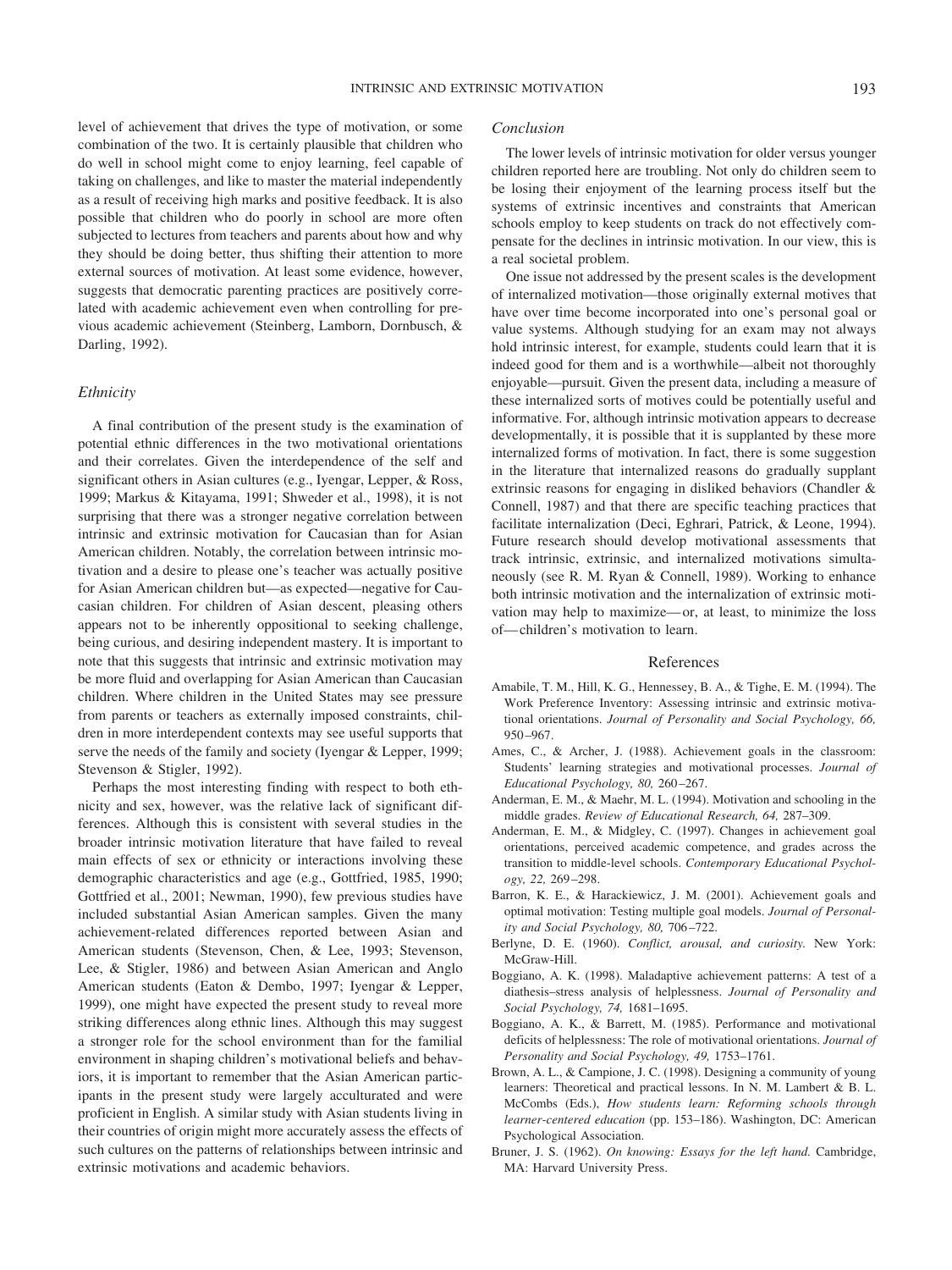- Bruner, J. S. (1966). *Toward a theory of instruction.* Cambridge, MA: Harvard University Press.
- Bruner, J. S. (1996). *The culture of education.* Cambridge, MA: Harvard University Press.
- Chandler, C. L., & Connell, J. P. (1987). Children's intrinsic, extrinsic, and internalized motivation: A developmental study of children's reasons for liked and disliked behaviours. *British Journal of Developmental Psychology, 5,* 357–365.
- Cordova, D. I., & Lepper, M. R. (1996). Intrinsic motivation and the process of learning: Beneficial effects of contextualization, personalization, and choice. *Journal of Educational Psychology, 88,* 715–730.
- Covington, M. V. (1984). The self-worth theory of achievement motivation: Findings and implications. *Elementary School Journal, 85,* 5–20.
- Crandall, V. C., Crandall, V. J., & Katkovsky, W. (1965). A children's social desirability questionnaire. *Journal of Consulting Psychology, 29,* 27–36.
- Deci, E. L. (1971). Effects of externally mediated rewards on intrinsic motivation. *Journal of Personality and Social Psychology, 18,* 105–115.
- Deci, E. L., Eghrari, H., Patrick, B. C., & Leone, D. R. (1994). Facilitating internalization: The self-determination theory perspective. *Journal of Personality, 62,* 119 –141.
- Deci, E. L., Koestner, R., & Ryan, R. M. (1999). A meta-analytic review of experiments examining the effects of extrinsic rewards on intrinsic motivation. *Psychological Bulletin, 125,* 627– 668.
- Deci, E. L., & Ryan, R. M. (1985). *Intrinsic motivation and selfdetermination in human behavior.* New York: Plenum Press.
- Dornbusch, S. M., Ritter, P. L., Leiderman, P. H., Roberts, D. F., & Fraleigh, M. J. (1987). The relation of parenting style to adolescent school performance. *Child Development, 58,* 1244 –1257.
- Dweck, C. S. (1999). *Self-theories: Their role in motivation, personality, and development.* Philadelphia: Psychology Press.
- Eaton, M. J., & Dembo, M. H. (1997). Differences in the motivational beliefs of Asian American and non-Asian students. *Journal of Educational Psychology, 89,* 433– 440.
- Eccles, J. S., & Midgley, C. (1989). Stage/environment fit: Developmentally appropriate classrooms for early adolescents. In R. E. Ames & C. Ames (Eds.), *Research on motivation in education* (Vol. 3, pp. 139 – 186). San Diego, CA: Academic Press.
- Eccles, J. S., Midgley, C., Wigfield, A., Buchanan, C. M., Reuman, D., Flanagan, C., & MacIver, D. (1993). Development during adolescence: The impact of stage– environment fit on young adolescents' experiences in schools and in families. *American Psychologist, 48,* 90 –101.
- Eccles, J. S., Roeser, R., Wigfield, A., & Freedman-Doan, C. (1999). Academic and motivational pathways through middle childhood. In L. Balter & C. Tamis-LeMonda (Eds.), *Child psychology: A handbook of contemporary issues* (pp. 287–317). Philadelphia: Psychology Press.
- Eccles, J. S., Wigfield, A., & Schiefele, U. (1998). Motivation to succeed. In N. Eisenberg (Ed.), *Handbook of child psychology: Vol. 3. Social, emotional, and personality development* (5th ed., pp. 1017–1095). New York: Wiley.
- Eisenberger, R., & Cameron, J. (1996). Detrimental effects of reward: Reality or myth? *American Psychologist, 51,* 1153–1166.
- Eisenberger, R., Pierce, W. D., & Cameron, J. (1999). Effects of reward on intrinsic motivation—Negative, neutral, and positive: Comment on Deci, Koestner, and Ryan (1999). *Psychological Bulletin, 125,* 677– 691.
- Elliot, A. J., Chirkov, V. I., Kim, Y., & Sheldon, K. M. (2001). A cross-cultural analysis of avoidance (relative to approach) personal goals. *Psychological Science, 12,* 505–510.
- Elliot, A. J., & McGregor, H. A. (2001). A  $2 \times 2$  achievement goal framework. *Journal of Personality and Social Psychology, 80,* 501–519.
- Epstein, J. L., & McPartland, J. M. (1976). The concept and measurement of the quality of school life. *American Educational Research Journal, 13,* 15–30.
- Fiske, A. P., Kitayama, S., Markus, H. R., & Nisbett, R. E. (1998). The cultural matrix of social psychology. In D. T. Gilbert, S. T. Fiske, & G.

Lindzey (Eds.), *The handbook of social psychology* (4th ed., Vol. 2, pp. 915–981). New York: McGraw-Hill.

- Ginsburg, G. S., & Bronstein, P. (1993). Family factors related to children's intrinsic/extrinsic motivational orientation and academic performance. *Child Development, 64,* 1461–1474.
- Gottfried, A. E. (1985). Academic intrinsic motivation in elementary and junior high school students. *Journal of Educational Psychology, 77,* 631– 645.
- Gottfried, A. E. (1990). Academic intrinsic motivation in young elementary school children. *Journal of Educational Psychology, 82,* 525–538.
- Gottfried, A. E., Fleming, J. S., & Gottfried, A. W. (2001). Continuity of academic intrinsic motivation from childhood through late adolescence: A longitudinal study. *Journal of Educational Psychology, 93,* 3–13.
- Guay, F., Boggiano, A. K., & Vallerand, R. J. (2001). Autonomy support, intrinsic motivation, and perceived competence: Conceptual and empirical linkages. Personality and Social Psychology Bulletin, 27, 643-650.
- Harackiewicz, J. M., Barron, K. E., Pintrich, P. R., Elliot, A. J., & Thrash, T. M. (2002). Revision of achievement goal theory: Necessary and illuminating. *Journal of Educational Psychology, 94,* 638 – 645.
- Harter, S. (1980). *A scale of intrinsic versus extrinsic orientation in the classroom* (Available from Susan Harter, Department of Psychology, University of Denver, Denver, CO 80208).
- Harter, S. (1981). A new self-report scale of intrinsic versus extrinsic orientation in the classroom: Motivational and informational components. *Developmental Psychology, 17,* 300 –312.
- Harter, S., & Connell, J. P. (1984). A model of children's achievement and related self-perceptions of competence, control, and motivational orientation. In J. Nicholls (Ed.), *Advances in motivation and achievement* (pp. 219 –250). Greenwich, CT: JAI Press.
- Harter, S., & Jackson, B. K. (1992). Trait vs. nontrait conceptualizations of intrinsic/extrinsic motivational orientation. *Motivation and Emotion, 16,* 209 –230.
- Henderlong, J., & Lepper, M. R. (1997, April). *Conceptions of intelligence and children's motivational orientations: A developmental perspective.* Paper presented at the biennial meeting of the Society for Research in Child Development, Washington, DC.
- Hunt, J. M. V. (1965). Intrinsic motivation and its role in psychological development. In D. Levine (Ed.), *Nebraska Symposium on Motivation* (Vol. 13, pp. 189 –282). Lincoln: University of Nebraska Press.
- Iyengar, S. S., & Lepper, M. R. (1999). Rethinking the role of choice: A cultural perspective on intrinsic motivation. *Journal of Personality and Social Psychology, 76,* 349 –366.
- Iyengar, S. S., Lepper, M. R., & Ross, L. (1999). Independence from whom? Interdependence with whom? Cultural perspectives on ingroups versus outgroups. In D. Prentice & D. Miller (Eds.), *Cultural divides* (pp. 273–301). New York: Sage.
- Kohn, A. (1993). *Punished by rewards: The trouble with gold stars, incentive plans, A's, praise, and other bribes.* New York: Houghton Mifflin.
- Kruglanski, A. W., Friedman, I., & Zeevi, G. (1971). The effects of extrinsic incentives on some qualitative aspects of task performance. Journal of Personality, 39, 606-617.
- Lepper, M. R., Greene, D., & Nisbett, R. E. (1973). Undermining children's intrinsic interest with extrinsic rewards: A test of the "overjustification" hypothesis. *Journal of Personality and Social Psychology, 28,* 129 –137.
- Lepper, M. R., & Henderlong, J. (2000). Turning "play" into "work" and "work" into "play": 25 years of research on intrinsic versus extrinsic motivation. In C. Sansone & J. M. Harackiewicz (Eds.), *Intrinsic and extrinsic motivation: The search for optimal motivation and performance* (pp. 257–307). San Diego, CA: Academic Press.
- Lepper, M. R., Henderlong, J., & Gingras, I. (1999). Understanding the effects of extrinsic rewards on intrinsic motivation—Uses and abuses of meta-analysis: Comment on Deci, Koestner, and Ryan (1999). *Psychological Bulletin, 125,* 669 – 676.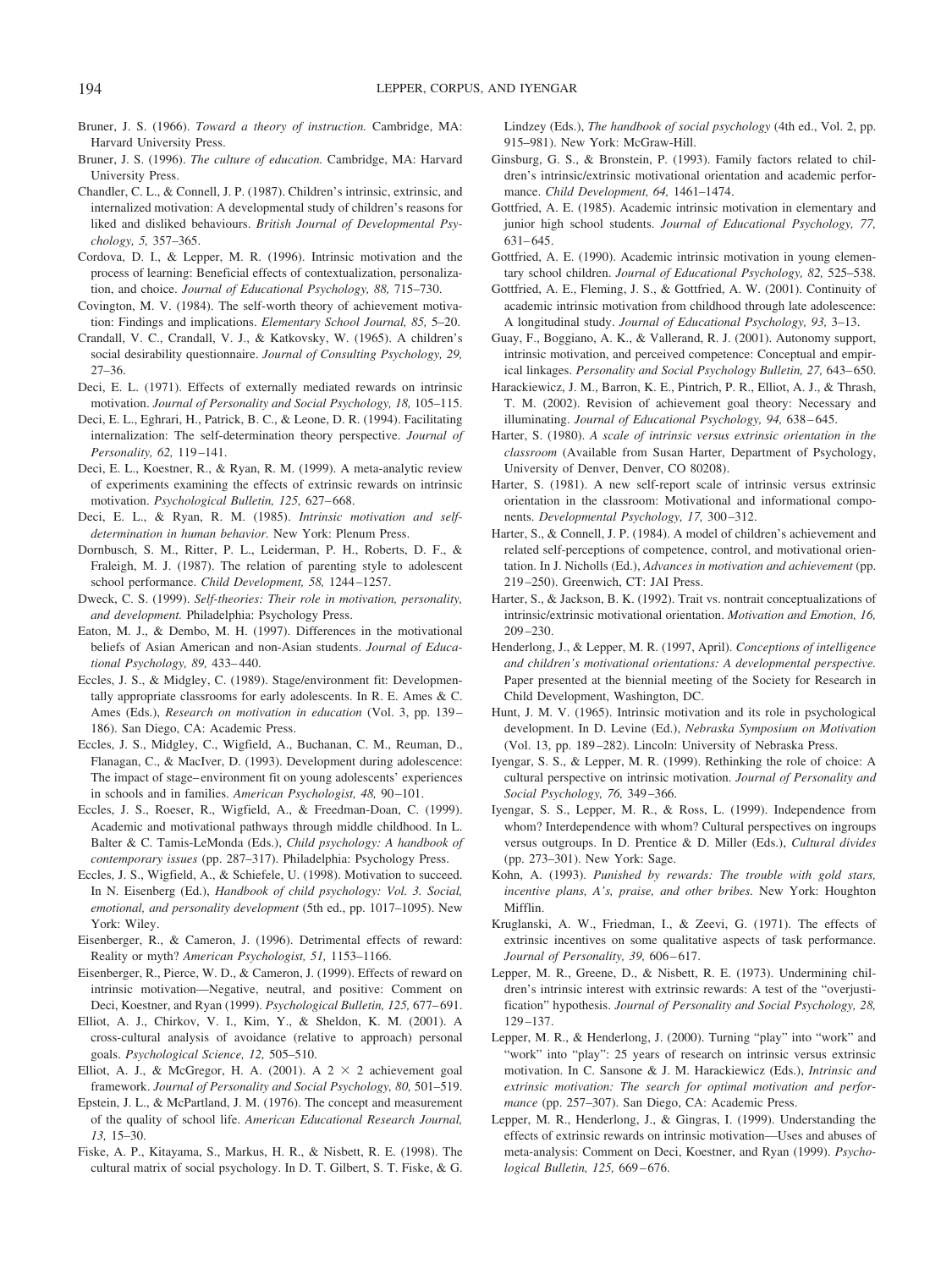- Lepper, M. R., Sethi, S., Dialdin, D., & Drake, M. (1997). Intrinsic and extrinsic motivation: A developmental perspective. In S. S. Luthar, J. A. Burack, D. Cicchetti, & J. R. Weisz (Eds.), *Developmental psychopathology: Perspectives on adjustment, risk, and disorder* (pp. 23–50). New York: Cambridge University Press.
- Lloyd, J., & Barenblatt, L. (1984). Intrinsic intellectuality: Its relations to social class, intelligence, and achievement. *Journal of Personality and Social Psychology, 46,* 646 – 654.
- Maehr, M. L., & Anderman, E. M. (1993). Reinventing schools for early adolescents: Emphasizing task goals. *Elementary School Journal, 93,* 593– 610.
- Malone, T. W., & Lepper, M. R. (1987). Making learning fun: A taxonomic model of intrinsic motivations for learning. In R. E. Snow & M. J. Farr (Eds.), *Aptitude, learning, and instruction: Vol. 3. Conative and affective process analysis* (pp. 255–286). Hillsdale, NJ: Erlbaum.
- Markus, H. R., & Kitayama, S. (1991). Culture and self: Implications for cognition, emotion, and motivation. *Psychological Review, 98,* 224 – 253.
- Meece, J. L., Blumenfeld, P. C., & Hoyle, R. H. (1988). Students' goal orientations and cognitive engagement in classroom activities. *Journal of Educational Psychology, 80,* 514 –523.
- Midgley, C., Anderman, E. M., & Hicks, L. (1995). Differences between elementary and middle school teachers and students: A goal theory approach. *Journal of Early Adolescence*, 15, 90-113.
- Midgley, C., & Feldlaufer, H. (1987). Students' and teachers' decisionmaking fit before and after the transition to junior high school. *Journal of Early Adolescence, 7,* 225–241.
- Midgley, C. M., Kaplan, A., & Middleton, M. (2001). Performanceapproach goals: Good for what, for whom, under what circumstances, and at what cost? *Journal of Educational Psychology, 93,* 77– 86.
- Midgley, C. M., & Urdan, T. (2001). Academic self-handicapping and achievement goals: A further examination. *Contemporary Educational Psychology, 26,* 61–75.
- Miserandino, M. (1996). Children who do well in school: Individual differences in perceived competence and autonomy in above-average children. *Journal of Educational Psychology, 88,* 203–214.
- Newman, R. S. (1990). Children's help-seeking in the classroom: The role of motivational factors and attitudes. *Journal of Educational Psychology, 82,* 71– 80.
- Nicholls, J. G. (1978). The development of the concepts of effort and ability, perception of academic attainment, and the understanding that difficult tasks require more ability. *Child Development*, 49, 800-814.
- Nicholls, J. G., Cobb, P., Wood, T., Yackel, E., & Patashnick, M. (1990). Assessing students' theories of success in mathematics: Individual and classroom differences. *Journal for Research in Mathematics Education, 21,* 109 –122.
- Patrick, B. C., Skinner, E. A., & Connell, J. P. (1993). What motivates children's behavior and emotion? Joint effects of perceived control and autonomy in the academic domain. *Journal of Personality and Social Psychology, 65,* 781–791.
- Rholes, W. S., Blackwell, J., Jordan, C., & Walters, C. (1980). A developmental study of learned helplessness. *Developmental Psychology, 16,* 616 – 624.
- Ryan, A. M. (2000). Peer groups as a context for the socialization of adolescents' motivation, engagement, and achievement in school. *Educational Psychologist, 35,* 101–111.
- Ryan, R. M., & Connell, J. P. (1989). Perceived locus of causality and internalization: Examining the reasons for acting in two domains. *Journal of Personality and Social Psychology, 57,* 749 –761.
- Ryan, R. M., & Deci, E. L. (2000). Self-determination theory and the facilitation of intrinsic motivation, social development, and well-being. *American Psychologist, 55,* 68 –78.
- Salili, F., Chiu, C., & Hong, Y. (Eds.). (2001). *Student motivation: The culture and context of learning.* New York: Kluwer Academic/Plenum Press.
- Sansone, C., & Harackiewicz, J. M. (Eds.). (2000). *Intrinsic and extrinsic motivation: The search for optimal motivation and performance.* San Diego, CA: Academic Press.
- Sansone, C., & Morgan, C. (1992). Intrinsic motivation and education: Competence in context. *Motivation and Emotion, 16,* 249 –270.
- Shweder, R. A., Goodnow, J., Hatano, G., LeVine, R. A., Markus, H. R., & Miller, P. (1998). The cultural psychology of development: One mind, many mentalities. In W. Damon (Series Ed.) & R. M. Lerner (Vol. Ed.), *Handbook of child psychology: Vol. 1. Theoretical models of human development* (5th ed., pp. 865–937). New York: Wiley.
- Steinberg, L., Lamborn, S. D., Dornbusch, S. M., & Darling, N. (1992). Impact of parenting practices on adolescent achievement: Authoritative parenting, school involvement, and encouragement to succeed. *Child Development, 63,* 1266 –1281.
- Stevenson, H. W., Chen, C., & Lee, S. Y. (1993, January 1). Mathematics achievement of Chinese, Japanese, and American children: Ten years later. *Science, 259,* 53–58.
- Stevenson, H. W., Lee, S. Y., & Stigler, J. W. (1986, February 14). Mathematics achievement of Chinese, Japanese, and American children. *Science, 231,* 693– 699.
- Stevenson, H. W., & Stigler, J. (1992). *The learning gap: Why our schools are failing and what we can learn from Japanese and Chinese education.* New York: Summit.
- Stipek, D., & MacIver, D. (1989). Developmental change in children's assessment of intellectual competence. *Child Development, 60,* 521– 538.
- Tzuriel, D. (1989). Development of motivational and cognitiveinformational orientations from third to ninth grades. *Journal of Applied Developmental Psychology, 10,* 107–121.
- Urdan, T. C., & Maehr, M. L. (1995). Beyond a two-goal theory of motivation and achievement: A case for social goals. *Review of Educational Research, 65,* 213–243.
- Wentzel, K. R., & Wigfield, A. (1998). Academic and social motivational influences on students' academic performance. *Educational Psychology Review, 10,* 155–175.
- White, R. W. (1959). Motivation reconsidered: The concept of competence. *Psychological Review, 66,* 297–333.
- Wigfield, A., Eccles, J. S., Yoon, K. S., Harold, R. D., Arbreton, A. J. A., Freedman-Doan, C., & Blumenfeld, P. C. (1997). Change in children's competence beliefs and subjective task values across the elementary school years: A 3-year study. *Journal of Educational Psychology, 89,*  $451 - 469.$
- Wong, E. H., Wiest, D. J., & Cusick, L. B. (2002). Perceptions of autonomy support, parent attachment, competence and self-worth as predictors of motivational orientation and academic achievement: An examination of sixth- and ninth-grade regular education students. *Adolescence, 37,* 255–266.

(*Appendixes follow*)